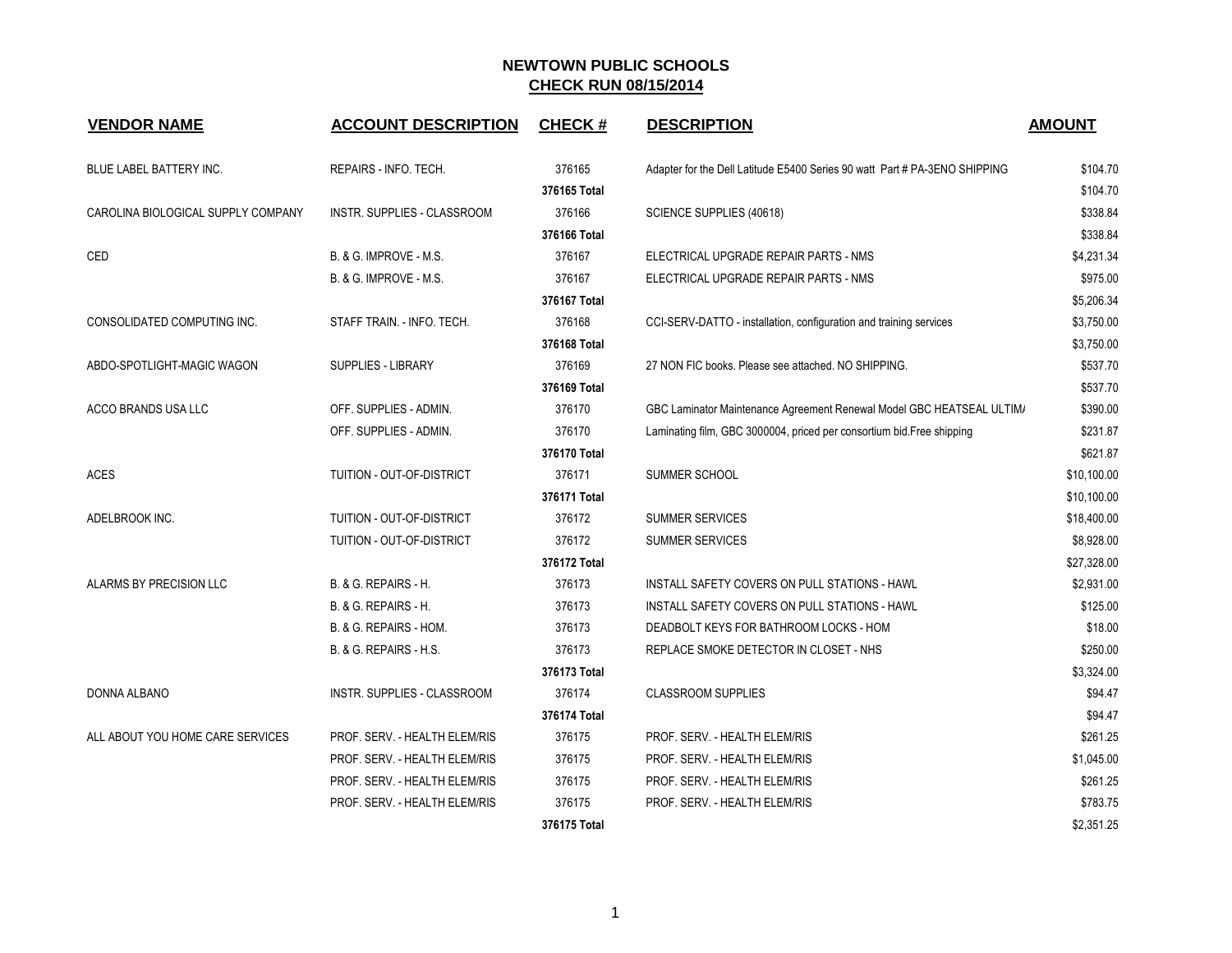| <b>VENDOR NAME</b>               | <b>ACCOUNT DESCRIPTION</b>         | <b>CHECK#</b> | <b>DESCRIPTION</b>                                                | <b>AMOUNT</b> |
|----------------------------------|------------------------------------|---------------|-------------------------------------------------------------------|---------------|
|                                  |                                    |               |                                                                   |               |
| ALL-STAR TRANSPORTATION LLC      | TRANS. - LOCAL SPECIAL ED          | 376176        | SUMMER SCHOOL HOM                                                 | \$42,400.00   |
|                                  | TRANS. - LOCAL SPECIAL ED          | 376176        | <b>STARR AT RIS</b>                                               | \$4,240.00    |
|                                  | TRANS. - LOCAL SPECIAL ED          | 376176        | SMART AT HOM                                                      | \$2,120.00    |
|                                  | TRANS. - LOCAL SPECIAL ED          | 376176        | <b>MONITORS</b>                                                   | \$3,456.00    |
|                                  | TRANS. - LOCAL SPECIAL ED          | 376176        | <b>MONITORS</b>                                                   | \$432.00      |
|                                  | TRANS. - OUT-OF-DISTRICT           | 376176        | <b>MONITORS</b>                                                   | \$2,385.00    |
|                                  |                                    | 376176 Total  |                                                                   | \$55,033.00   |
| ALTUS POWER FUNDS, LLC SERIES II | ELECTRICITY - M.S.                 | 376177        | SOLAR POWER JULY 2014                                             | \$2,155.33    |
|                                  |                                    | 376177 Total  |                                                                   | \$2,155.33    |
| AMAZON                           | OTHER SUPPLIES - STAFF DEVELOP.    | 376178        | Mindset: The new Psychology 10 copy                               | \$114.90      |
|                                  |                                    | 376178 Total  |                                                                   | \$114.90      |
| AMERICAN LIBRARY ASSOC.          | MEMBERSHIPS - LIBRARY              | 376179        | AMERICAN ASSOC OF SCHOOL LIBRARIES                                | \$50.00       |
|                                  |                                    | 376179 Total  |                                                                   | \$50.00       |
|                                  | MEMBERSHIPS - LIBRARY              | 376180        | 2014-2015 ALA Basic Annual Members                                | \$133.00      |
|                                  |                                    | 376180 Total  |                                                                   | \$133.00      |
| <b>APPERSON</b>                  | <b>INSTR. SUPPLIES - CLASSROOM</b> | 376181        | Ballot, 100 choice blue, Item 23120 for student elections         | \$144.00      |
|                                  | INSTR. SUPPLIES - CLASSROOM        | 376181        | Inkjet cartridge for test scanner. Priced per attached quotation. | \$88.50       |
|                                  | INSTR. SUPPLIES - CLASSROOM        | 376181        | Shipping                                                          | \$21.88       |
|                                  |                                    | 376181 Total  |                                                                   | \$254.38      |
|                                  | <b>INSTR. SUPPLIES - MUSIC</b>     | 376182        | Datalink 3000 bundle package, scoring machine                     | \$1,695.00    |
|                                  | INSTR. SUPPLIES - MUSIC            | 376182        | Premark software. See attached quote. Free ship                   | \$189.00      |
|                                  |                                    | 376182 Total  |                                                                   | \$1,884.00    |
| AQUARION WATER COMPANY OF CT     | <b>PROF. SERV. - B. &amp; G.</b>   | 376183        | <b>TESTING 600007427</b>                                          | \$220.00      |
|                                  | <b>PROF. SERV. - B. &amp; G.</b>   | 376183        | <b>TESTING 600007529</b>                                          | \$165.00      |
|                                  | WATER - H.                         | 376183        | WATER 200332183                                                   | \$213.36      |
|                                  | WATER - S.H.                       | 376183        | WATER 200326171                                                   | \$190.02      |
|                                  | WATER - M.G.                       | 376183        | WATER 200331002                                                   | \$224.68      |
|                                  | WATER - M.S.                       | 376183        | WATER 200330637                                                   | \$303.92      |
|                                  | WATER - H.S.                       | 376183        | WATER 200328345                                                   | \$2,770.98    |
|                                  | WATER - H.S.                       | 376183        | WATER 200328870                                                   | \$336.49      |
|                                  | WATER - H.S.                       | 376183        | WATER 200331205                                                   | \$30.72       |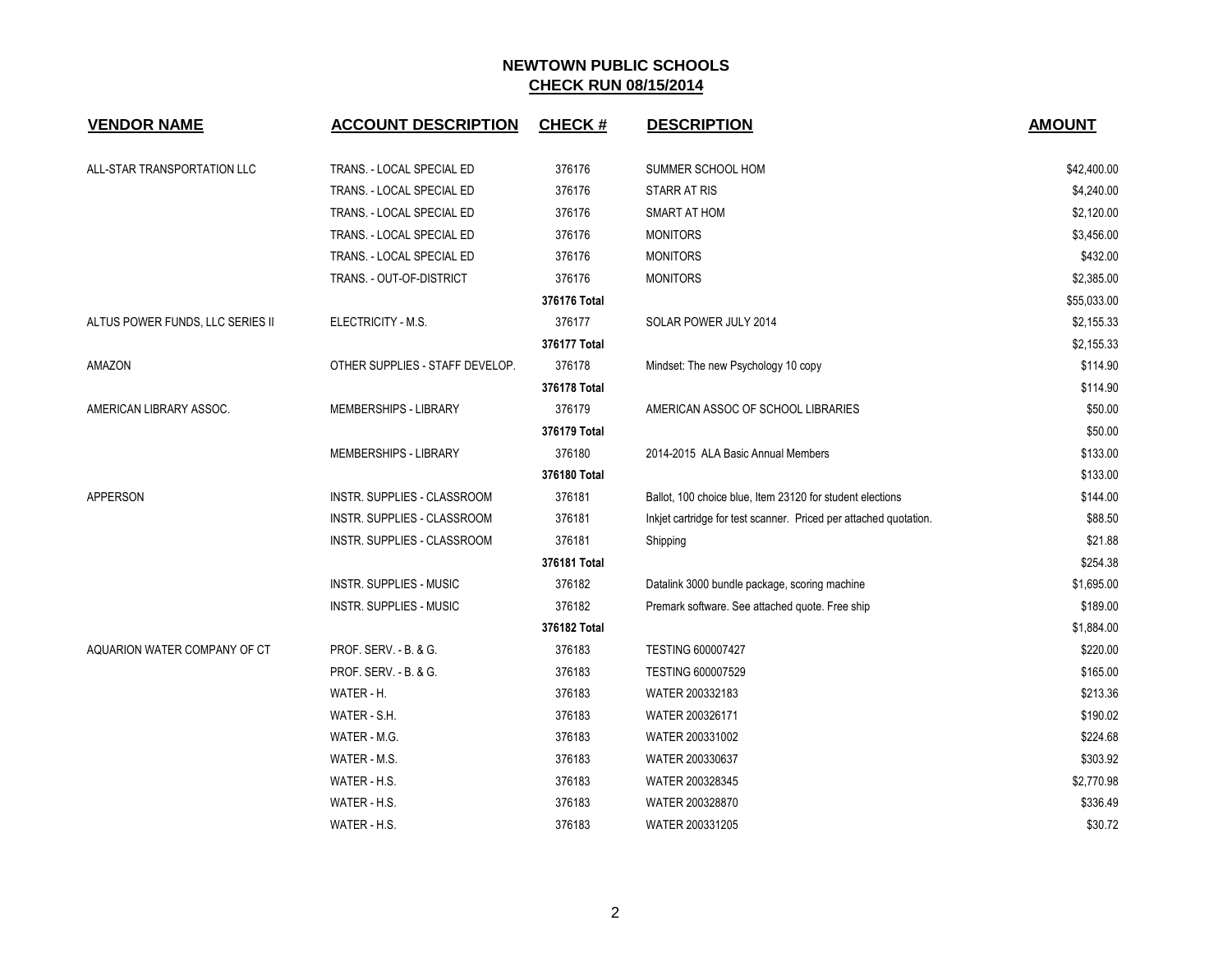| <b>VENDOR NAME</b>                     | <b>ACCOUNT DESCRIPTION</b>       | <b>CHECK#</b> | <b>DESCRIPTION</b>                                      | <b>AMOUNT</b> |
|----------------------------------------|----------------------------------|---------------|---------------------------------------------------------|---------------|
| AQUARION WATER COMPANY OF CT           | WATER - S.H.                     | 376183        | <b>WATER USAGE</b>                                      | \$2,959.53    |
|                                        | WATER - S.H.                     | 376183        | <b>WATER USAGE</b>                                      | \$365.11      |
|                                        |                                  | 376183 Total  |                                                         | \$7,779.81    |
| ARROW LINE PAINTING LLC                | B. & G. REPAIRS - M.G.           | 376184        | <b>RESTRIPE PARKING AREA - MG</b>                       | \$1,080.00    |
|                                        |                                  | 376184 Total  |                                                         | \$1,080.00    |
| ASCOM HASLER/GE CAP PROG               | EQUIP RENTAL - ADMIN.            | 376185        | LEASE FOR FOLDING MACH 2014/15                          | \$158.47      |
|                                        |                                  | 376185 Total  |                                                         | \$158.47      |
| AT&T                                   | <b>TELEPHONE &amp; CABLE</b>     | 376186        | <b>SERVCES 2014/15</b>                                  | \$83.03       |
|                                        |                                  | 376186 Total  |                                                         | \$83.03       |
| AT&T                                   | <b>TELEPHONE &amp; CABLE</b>     | 376187        | <b>SERVCES 2014/15</b>                                  | \$113.15      |
|                                        |                                  | 376187 Total  |                                                         | \$113.15      |
| ATTAINMENT COMPANY INC.                | INSTR. SUPPLIES - SP. ED. H.S.   | 376188        | PLEASE ORDER AS PER ATTACHED                            | \$823.00      |
|                                        | INSTR. SUPPLIES - SP. ED. H.S.   | 376188        | <b>SHIPPING</b>                                         | \$41.15       |
|                                        |                                  | 376188 Total  |                                                         | \$864.15      |
| B & H PHOTO-VIDEO-PRO AUDIO            | INSTR. SUPPLIES - COMPUTER ED.   | 376189        | Cables, item XLRP-MP-25ST                               | \$31.98       |
|                                        | INSTR. SUPPLIES - COMPUTER ED.   | 376189        | <b>SHIPPING</b>                                         | \$3.25        |
|                                        |                                  | 376189 Total  |                                                         | \$35.23       |
| <b>BARRONS EDUCATIONAL SERIES INC.</b> | TEXTBOOKS - WORLD LANG.          | 376190        | 9780764147616 - PAINLESS ITALIAN                        | \$9.99        |
|                                        | TEXTBOOKS - WORLD LANG.          | 376190        | 9781438002927 - ITALIAN VERB TENSES                     | \$9.99        |
|                                        | TEXTBOOKS - WORLD LANG.          | 376190        | <b>SHIPPING</b>                                         | \$8.97        |
|                                        |                                  | 376190 Total  |                                                         | \$28.95       |
| THE BEE PUBLISHING CO.                 | ADVERTISING - BUS. SERV.         | 376191        | 4028 ADV                                                | \$136.80      |
|                                        | INSTR. SUPPLIES - SP. ED. PREK-8 | 376191        | PRESCHOOL AD 7/3,10,17,2014                             | \$228.60      |
|                                        |                                  | 376191 Total  |                                                         | \$365.40      |
| THE BEE PUBLISHING CO.                 | MEMBERSHIPS - ADMIN.             | 376192        | NMS Subscriptions to The Bee                            | \$84.00       |
|                                        |                                  | 376192 Total  |                                                         | \$84.00       |
| RONALD J. BIENKOWSKI                   | STAFF TRAVEL - BUS. SERV.        | 376193        | AUG 2014 MONTHLEY EXPENSE & TRAVEL                      | \$300.00      |
|                                        |                                  | 376193 Total  |                                                         | \$300.00      |
| <b>BLUE LABEL BATTERY INC.</b>         | <b>INSTR. SUPPLIES - ENGLISH</b> | 376194        | Projector Bulb per attached quote 140717                | \$139.00      |
|                                        | <b>REPAIRS - MATH</b>            | 376194        | Projector bulb per attached quote 140717. Free shipping | \$139.00      |
|                                        | INSTR. SUPPLIES - SOC. STUDIES   | 376194        | Projector bulb per attached quote 140717                | \$139.00      |
|                                        |                                  | 376194 Total  |                                                         | \$417.00      |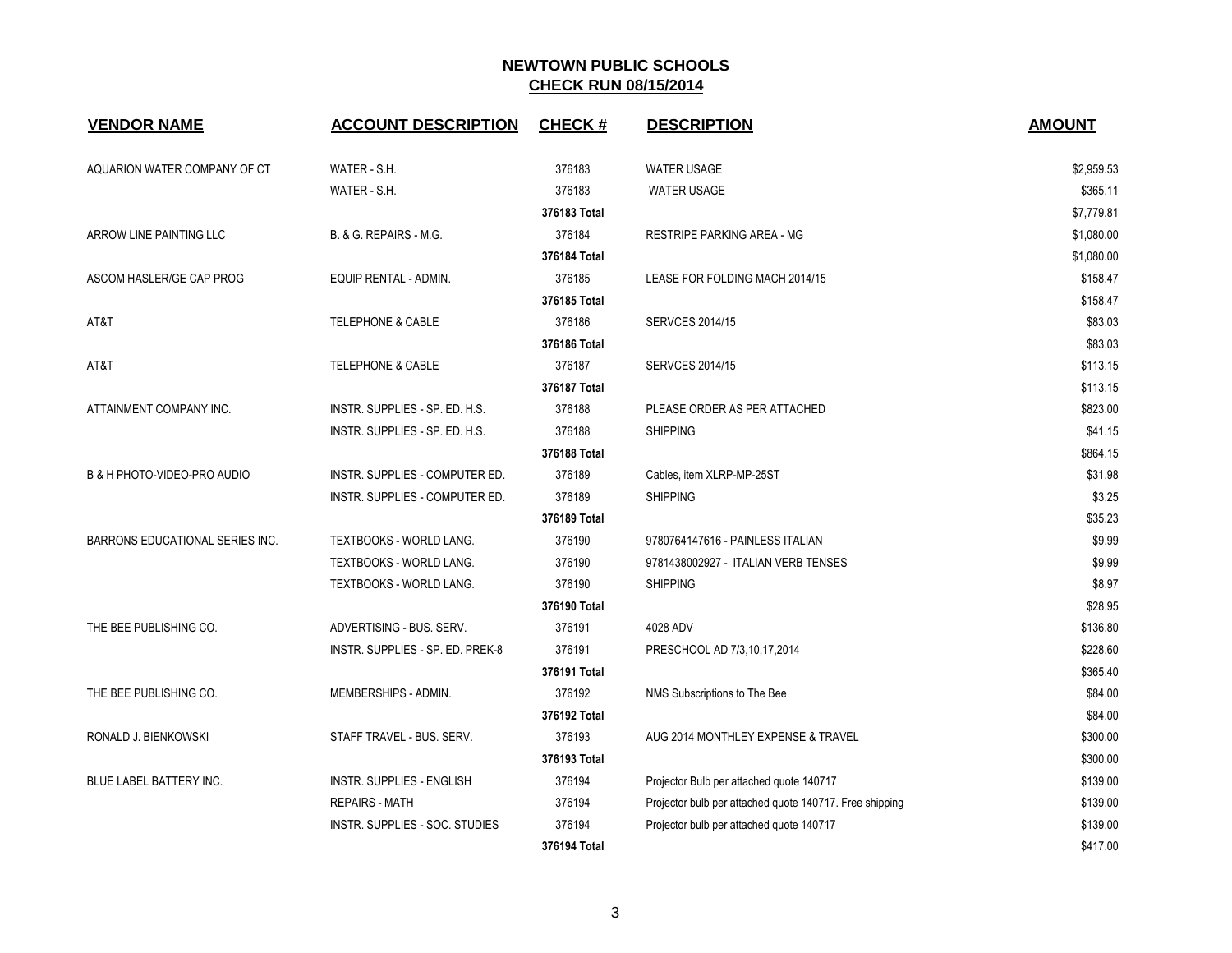| <b>VENDOR NAME</b>                 | <b>ACCOUNT DESCRIPTION</b>          | <b>CHECK#</b> | <b>DESCRIPTION</b>                                                          | <b>AMOUNT</b> |
|------------------------------------|-------------------------------------|---------------|-----------------------------------------------------------------------------|---------------|
| THE BOOKSOURCE                     | INSTR. SUPPLIES - CLASSROOM         | 376195        | Books-The Secret of the Scarecrow, invoice 338283 from original PO 44281,   | \$18.70       |
|                                    | TEXTBOOKS - CLASSROOM               | 376195        | ASSOR BOOKS SEE ATTACH                                                      | \$962.57      |
|                                    |                                     | 376195 Total  |                                                                             | \$981.27      |
| BREWSTER PAINT & DECORATING CENTER | <b>B&amp;G SUPPLIES - MAINT.</b>    | 376196        | PAINT - ALL SCHOOLS                                                         | \$358.37      |
|                                    | <b>B&amp;G SUPPLIES - MAINT.</b>    | 376196        | PAINT - ALL SCHOOLS                                                         | \$363.90      |
|                                    | <b>B&amp;G SUPPLIES - MAINT.</b>    | 376196        | PAINT - ALL SCHOOLS                                                         | \$353.78      |
|                                    | <b>B&amp;G SUPPLIES - MAINT.</b>    | 376196        | PAINT - ALL SCHOOLS                                                         | \$149.95      |
|                                    |                                     | 376196 Total  |                                                                             | \$1,226.00    |
| <b>BUG BUSTER INC.</b>             | <b>B&amp;G CONTRACTED SERV.</b>     | 376197        | MONTHLY PEST CONTROL - ALL SCHOOLS (2014-2015)                              | \$150.00      |
|                                    | <b>B&amp;G CONTRACTED SERV.</b>     | 376197        | MONTHLY PEST CONTROL - ALL SCHOOLS (2014-2015)                              | \$150.00      |
|                                    | <b>B&amp;G CONTRACTED SERV.</b>     | 376197        | MONTHLY PEST CONTROL - ALL SCHOOLS (2014-2015)                              | \$200.00      |
|                                    | <b>B&amp;G CONTRACTED SERV.</b>     | 376197        | MONTHLY PEST CONTROL - ALL SCHOOLS (2014-2015)                              | \$86.27       |
|                                    | <b>B&amp;G CONTRACTED SERV.</b>     | 376197        | MONTHLY PEST CONTROL - ALL SCHOOLS (2014-2015)                              | \$77.89       |
|                                    | <b>B&amp;G CONTRACTED SERV.</b>     | 376197        | MONTHLY PEST CONTROL - ALL SCHOOLS (2014-2015)                              | \$80.11       |
|                                    | <b>B&amp;G CONTRACTED SERV.</b>     | 376197        | MONTHLY PEST CONTROL - ALL SCHOOLS (2014-2015)                              | \$80.11       |
|                                    | <b>B&amp;G CONTRACTED SERV.</b>     | 376197        | MONTHLY PEST CONTROL - ALL SCHOOLS (2014-2015)                              | \$79.23       |
|                                    | <b>B&amp;G CONTRACTED SERV.</b>     | 376197        | MONTHLY PEST CONTROL - ALL SCHOOLS (2014-2015)                              | \$79.23       |
|                                    | <b>B&amp;G CONTRACTED SERV.</b>     | 376197        | MONTHLY PEST CONTROL - ALL SCHOOLS (2014-2015)                              | \$77.89       |
|                                    |                                     | 376197 Total  |                                                                             | \$1,060.73    |
| C-CO TECHNOLOGY INC.               | CONTRACTED SERV. - INFO. TECH.      | 376198        | Wiring, cables, wire molding, - to IDF Various schools                      | \$405.00      |
|                                    | CONTRACTED SERV. - INFO. TECH.      | 376198        | Wiring for access points at NHS                                             | \$1,000.00    |
|                                    |                                     | 376198 Total  |                                                                             | \$1,405.00    |
| <b>LEONARD CAMPANALE</b>           | <b>B&amp;G SUPPLIES - CUSTODIAL</b> | 376199        | SHOE'S (50059)                                                              | \$95.70       |
|                                    |                                     | 376199 Total  |                                                                             | \$95.70       |
| <b>MARISSA CAMPBELL</b>            | STAFF TRAVEL - SP. ED. PREK-8       | 376200        | TRAVEL JOB COACH JULY 2014                                                  | \$110.88      |
|                                    |                                     | 376200 Total  |                                                                             | \$110.88      |
| <b>CAREER CRUISING</b>             | INSTR. SUPPLIES - CLASSROOM         | 376201        | ccTheRealGame-Paper based kit of the Make It Real Game - shipping included. | \$499.00      |
|                                    |                                     | 376201 Total  |                                                                             | \$499.00      |
| CAROLINA BIOLOGICAL SUPPLY COMPANY | INSTR. SUPPLIES - CLASSROOM         | 376202        | Science Supplies K-4                                                        | \$150.94      |
|                                    | INSTR. SUPPLIES - CLASSROOM         | 376202        | Ship/Handling                                                               | \$17.85       |
|                                    | INSTR. SUPPLIES - CLASSROOM         | 376202        | Science Supplies K-4                                                        | \$174.96      |
|                                    | INSTR. SUPPLIES - CLASSROOM         | 376202        | Math/Science supplies: SEE ATTACHED:                                        | \$464.80      |
|                                    | INSTR. SUPPLIES - CLASSROOM         | 376202        | Living Material Fee & shipping                                              | \$74.63       |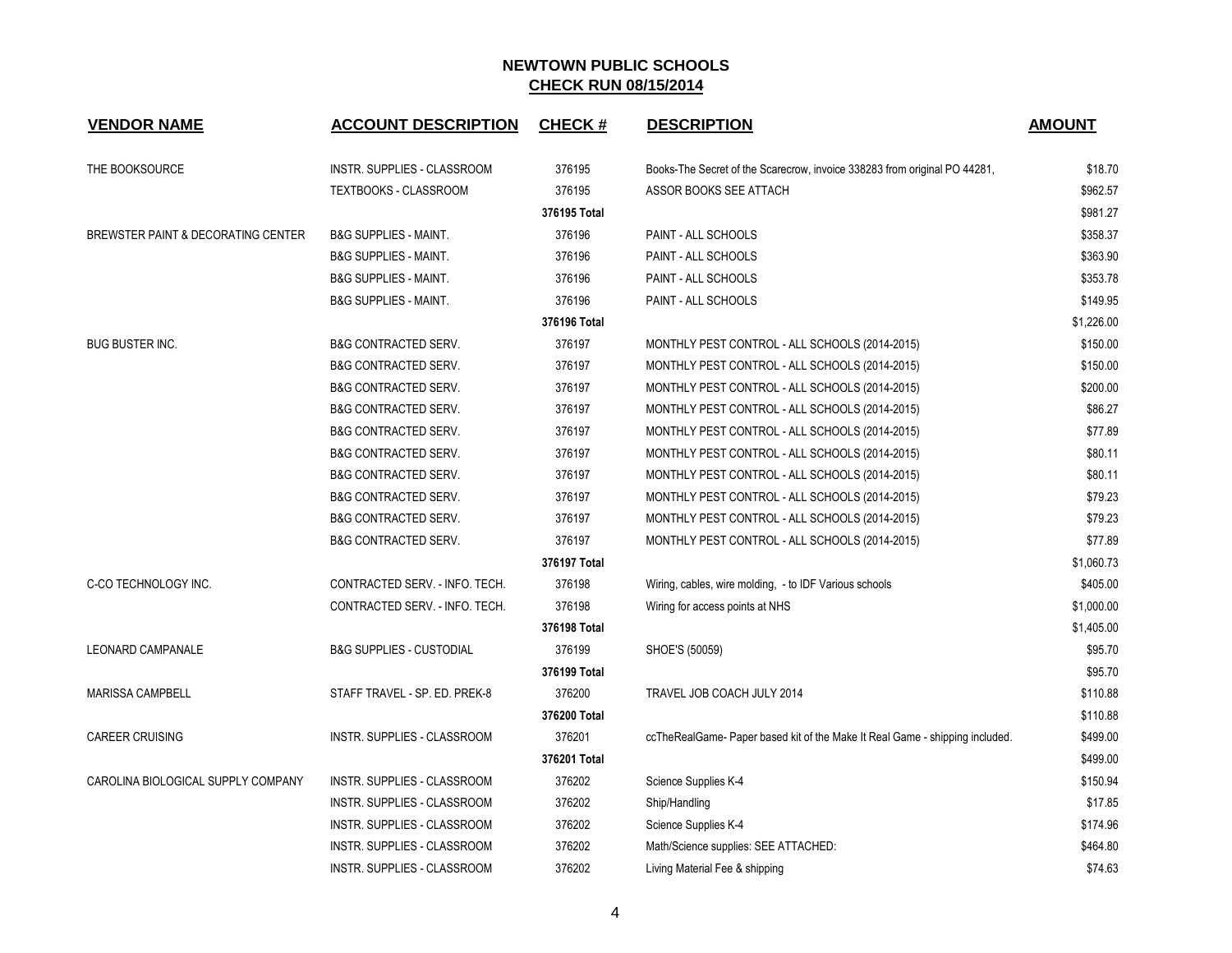| <b>VENDOR NAME</b>                 | <b>ACCOUNT DESCRIPTION</b>    | <b>CHECK#</b> | <b>DESCRIPTION</b>                                                                | <b>AMOUNT</b> |
|------------------------------------|-------------------------------|---------------|-----------------------------------------------------------------------------------|---------------|
| CAROLINA BIOLOGICAL SUPPLY COMPANY | INSTR. SUPPLIES - CLASSROOM   | 376202        | Math/Science supplies: SEE ATTACHED                                               | \$93.04       |
|                                    |                               | 376202 Total  |                                                                                   | \$976.22      |
| CASCADE SCHOOL SUPPLIES INC.       | <b>INSTR. SUPPLIES - ART</b>  | 376203        | Newsprint, Plain, 12x18, Item 109631                                              | \$12.66       |
|                                    | <b>INSTR. SUPPLIES - ART</b>  | 376203        | Tissue Paper, non bleeding, 12x18, Item 115271                                    | \$12.84       |
|                                    | <b>INSTR. SUPPLIES - ART</b>  | 376203        | Watercolour paper, Item 115395. Priced per CREC bid, Free shipping                | \$97.50       |
|                                    | <b>INSTR. SUPPLIES - ART</b>  | 376203        | Higins black drawing ink, 32 oz., Item 122615. Priced per CREC bid, free shipping | \$60.30       |
|                                    |                               | 376203 Total  |                                                                                   | \$183.30      |
| <b>CCM SERVICES LLC</b>            | ELECTRICITY - H.S.            | 376204        | ELEC JULY 2014                                                                    | \$1,109.00    |
|                                    |                               | 376204 Total  |                                                                                   | \$1,109.00    |
| CED                                | B. & G. REPAIRS - M.S.        | 376205        | ELECTRICAL REPAIR PARTS - NMS                                                     | \$716.20      |
|                                    | B. & G. IMPROVE - M.S.        | 376205        | ELECTRICAL UPGRADE REPAIR PARTS - NMS                                             | \$710.00      |
|                                    |                               | 376205 Total  |                                                                                   | \$1,426.20    |
| <b>NANCY CEDOR</b>                 | STAFF TRAVEL - SP. ED. PREK-8 | 376206        | TRAVEL JULY 2014                                                                  | \$34.47       |
|                                    |                               | 376206 Total  |                                                                                   | \$34.47       |
| CHAINSAWS UNLIMITED, INC.          | <b>REPAIRS - MAINT.</b>       | 376207        | RESHARPEN CHAINSAW BLADE - MAINT REPAIRS                                          | \$10.00       |
|                                    |                               | 376207 Total  |                                                                                   | \$10.00       |
| <b>CHARTER COMMUNICATIONS</b>      | <b>TELEPHONE &amp; CABLE</b>  | 376208        | <b>SERIVCES 2014/15</b>                                                           | \$2,444.79    |
|                                    |                               | 376208 Total  |                                                                                   | \$2,444.79    |
| CHILD'S WORLD                      | <b>SUPPLIES - LIBRARY</b>     | 376209        | 33 NON FIC books. Please see attached. NO SHIPPING.                               | \$657.35      |
|                                    |                               | 376209 Total  |                                                                                   | \$657.35      |
| CLASSROOM DIRECT/SCHOOL SPECIALTY  | INSTR. SUPPLIES - CLASSROOM   | 376210        | Colored masking Tape #9-1319021-22                                                | \$31.17       |
|                                    | INSTR. SUPPLIES - CLASSROOM   | 376210        | Dot-Dot Art 9-419455-222                                                          | \$48.68       |
|                                    | INSTR. SUPPLIES - CLASSROOM   | 376210        | Art Smock #9-086520-222                                                           | \$7.74        |
|                                    | INSTR. SUPPLIES - CLASSROOM   | 376210        | Brown Pipe Cleaners # 9-085823-222                                                | \$7.48        |
|                                    | INSTR. SUPPLIES - CLASSROOM   | 376210        | Brown Craft Paper Bags # 9-085626-2                                               | \$36.28       |
|                                    | INSTR. SUPPLIES - CLASSROOM   | 376210        | White Craft Bags # 9-085622-222                                                   | \$35.48       |
|                                    | INSTR. SUPPLIES - CLASSROOM   | 376210        | Asst. color stems #9-085907-222                                                   | \$27.14       |
|                                    | INSTR. SUPPLIES - CLASSROOM   | 376210        | Velcro Fasteners #9-1396654-222                                                   | \$35.88       |
|                                    | INSTR. SUPPLIES - CLASSROOM   | 376210        | Crayons #9-008718222-no shipping                                                  | \$91.74       |
|                                    |                               | 376210 Total  |                                                                                   | \$321.59      |
| COLONNA INSURANCE SERVICES LLC     | ATHLETIC ACTIVITIES INS.      | 376211        | RENEW POLICY 2014 C9 B53                                                          | \$32,000.00   |
|                                    |                               | 376211 Total  |                                                                                   | \$32,000.00   |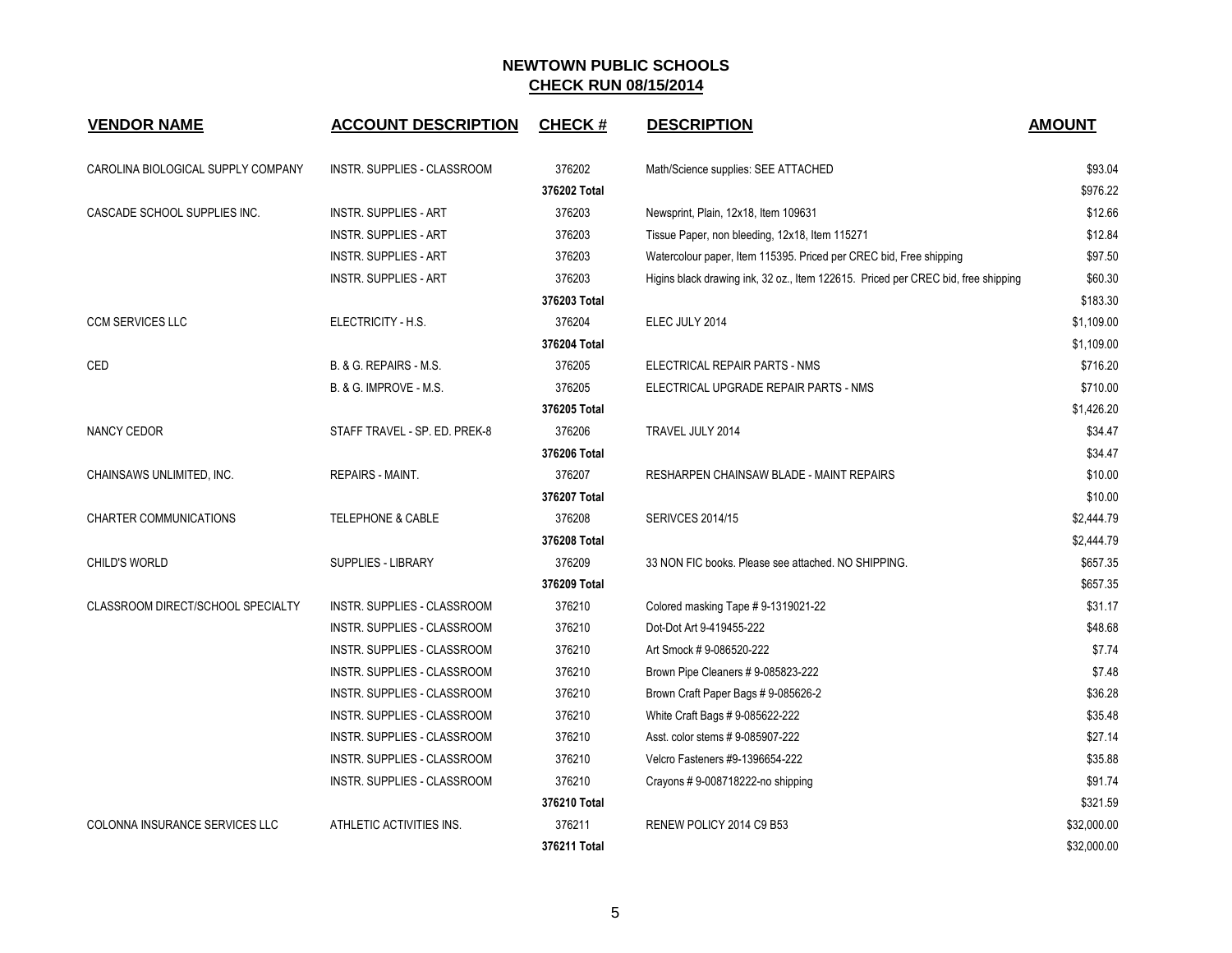| <b>VENDOR NAME</b>                   | <b>ACCOUNT DESCRIPTION</b>         | <b>CHECK#</b> | <b>DESCRIPTION</b>                                                                   | <b>AMOUNT</b> |
|--------------------------------------|------------------------------------|---------------|--------------------------------------------------------------------------------------|---------------|
| CONN CENTER FOR SCHOOL CHANGE        | STAFF TRAIN. - STAFF DEVELOP.      | 376212        | SIIP NETWORK DUES 2014/15                                                            | \$3,300.00    |
|                                      | CONTRACTED SERV. - SUPER.          | 376212        | SUPER NETWORK DUES 2014/15                                                           | \$3,375.00    |
|                                      |                                    | 376212 Total  |                                                                                      | \$6,675.00    |
| CONN JUNIOR REPUBLIC INC             | TUITION - OUT-OF-DISTRICT          | 376213        | TUITION - OUT-OF-DISTRICT                                                            | \$904.26      |
|                                      |                                    | 376213 Total  |                                                                                      | \$904.26      |
| <b>CONNECTICUT LIGHT &amp; POWER</b> | ELECTRICITY - S.H.                 | 376214        | ELEC 51922733035                                                                     | \$67.95       |
|                                      | ELECTRICITY - RIS.                 | 376214        | ELEC 51324453075                                                                     | \$11,187.64   |
|                                      | ELECTRICITY - M.S.                 | 376214        | ELEC 51658443072                                                                     | \$5,378.08    |
|                                      | ELECTRICITY - M.S.                 | 376214        | ELEC 51352546030                                                                     | \$212.52      |
|                                      | ELECTRICITY - H.S.                 | 376214        | ELEC 51356633040                                                                     | \$93.72       |
|                                      | ELECTRICITY - H.S.                 | 376214        | ELEC 51418253076                                                                     | \$25,861.32   |
|                                      |                                    | 376214 Total  |                                                                                      | \$42,801.23   |
| CONNECTICUT TICK CONTROL LLC         | <b>B&amp;G CONTRACTED SERV.</b>    | 376215        | SUMMER TICK CONTROL (MG/HOM/NMS/NHS)                                                 | \$4,690.00    |
|                                      |                                    | 376215 Total  |                                                                                      | \$4,690.00    |
| CONTINENTAL PRESS INC.               | INSTR. SUPPLIES - CLASSROOM        | 376216        | Classroom. Teacher plan books ISBN 4011-7                                            | \$78.00       |
|                                      | <b>INSTR. SUPPLIES - CLASSROOM</b> | 376216        | Classroom. Record books ISBN 4014-8                                                  | \$108.00      |
|                                      | INSTR. SUPPLIES - CLASSROOM        | 376216        | shipping/handling                                                                    | \$22.32       |
|                                      |                                    | 376216 Total  |                                                                                      | \$208.32      |
| <b>CURRICULUM ASSOCIATES LLC</b>     | INSTR. SUPPLIES - CLASSROOM        | 376217        | Quick word handbook, Everyday Writers student book, (gr1) WS-132                     | \$103.35      |
|                                      | INSTR. SUPPLIES - CLASSROOM        | 376217        | Quick word handbooks, practice writing student book, (gr3), WS10402                  | \$143.65      |
|                                      | INSTR. SUPPLIES - CLASSROOM        | 376217        | shipping. Handling                                                                   | \$29.64       |
|                                      |                                    | 376217 Total  |                                                                                      | \$276.64      |
| DATA MANAGEMENT INC.                 | PRINTING - ADMIN.                  | 376218        | Printed ID badges for visitors and substitute teachers per attached quote. Free ship | \$364.00      |
|                                      |                                    | 376218 Total  |                                                                                      | \$364.00      |
| <b>SHANNON DAVIES</b>                | INSTR. SUPPLIES - CLASSROOM        | 376219        | <b>CLASSROOM SUPPLIES</b>                                                            | \$99.49       |
|                                      |                                    | 376219 Total  |                                                                                      | \$99.49       |
| NATHALIE DE BRANTES                  | INSTR. SUPPLIES - CLASSROOM        | 376220        | <b>ADM MEETING</b>                                                                   | \$59.00       |
|                                      |                                    | 376220 Total  |                                                                                      | \$59.00       |
| <b>DELTA EDUCATION</b>               | INSTR. SUPPLIES - CLASSROOM        | 376221        | Math/Science Supplies: SEE ATTACHED-various seeds, weather kit, invent it librar     | \$214.34      |
|                                      | INSTR. SUPPLIES - CLASSROOM        | 376221        | shipping/handling                                                                    | \$25.72       |
|                                      |                                    | 376221 Total  |                                                                                      | \$240.06      |
| DEMCO INC                            | <b>SUPPLIES - LIBRARY</b>          | 376222        | Library Supplies per attached quote Free Shipping                                    | \$232.72      |
|                                      | <b>SUPPLIES - LIBRARY</b>          | 376222        | Library supplies and headphones. Please see attached. NO SHIPPING.                   | \$868.28      |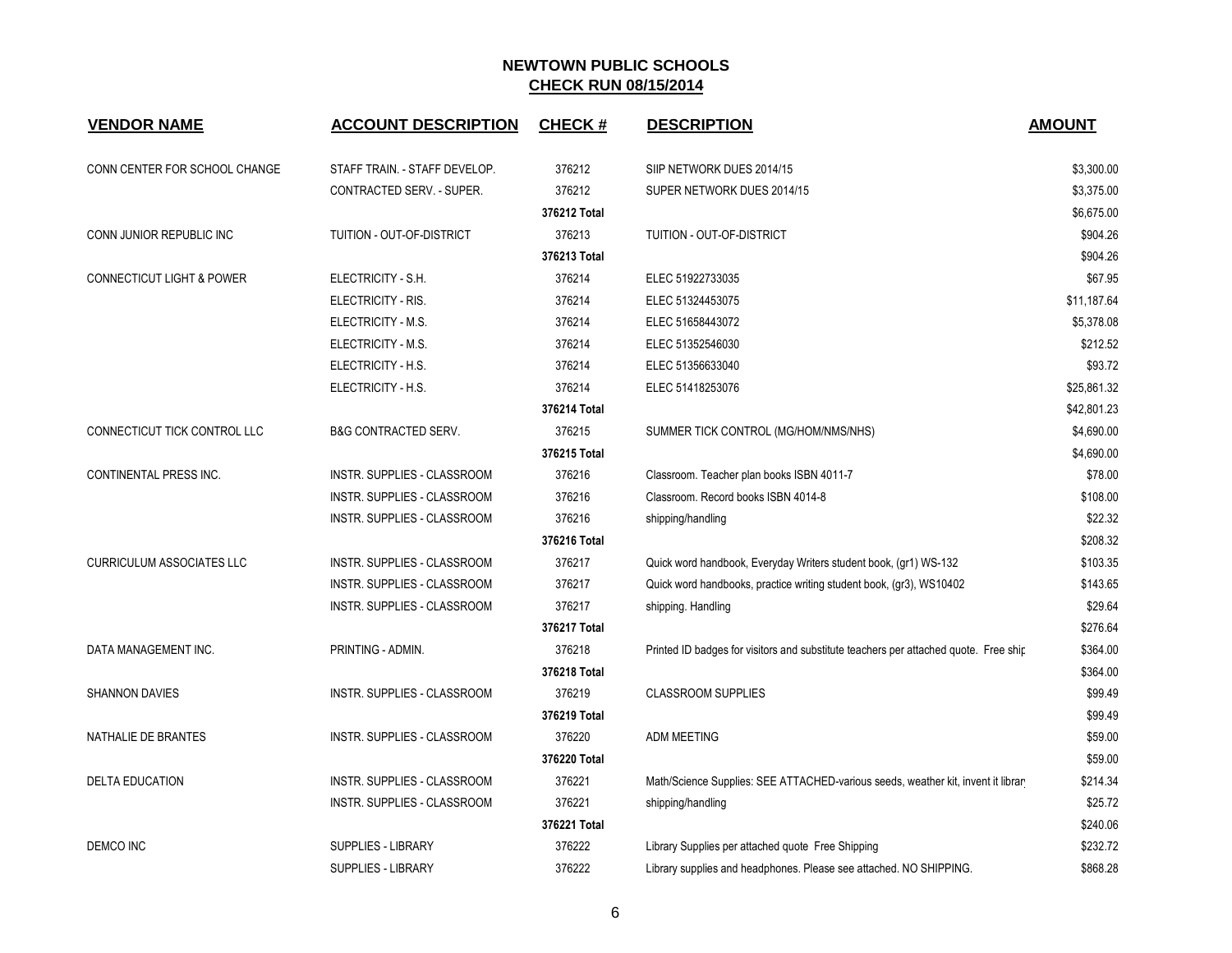| <b>VENDOR NAME</b>            | <b>ACCOUNT DESCRIPTION</b>          | <b>CHECK#</b> | <b>DESCRIPTION</b>                                      | <b>AMOUNT</b> |
|-------------------------------|-------------------------------------|---------------|---------------------------------------------------------|---------------|
| DEMCO INC                     | INSTR. SUPPLIES - CLASSROOM         | 376222        | Cardboard folding boxes, WS14252000                     | \$74.40       |
|                               |                                     | 376222 Total  |                                                         | \$1,175.40    |
| DEVEREUX CONNECTICUT          | TUITION - OUT-OF-DISTRICT           | 376223        | TUITION - OUT-OF-DISTRICT                               | \$3,795.00    |
|                               |                                     | 376223 Total  |                                                         | \$3,795.00    |
| DIDAX, INC                    | INSTR. SUPPLIES - CLASSROOM         | 376224        | Math supplies-see attached breakdown                    | \$199.75      |
|                               |                                     | 376224 Total  |                                                         | \$199.75      |
| <b>JOANNE DIDONATO</b>        | INSTR. SUPPLIES - CLASSROOM         | 376225        | baby wipes for peanut free classroom                    | \$57.96       |
|                               |                                     | 376225 Total  |                                                         | \$57.96       |
| <b>DIRECT ENERGY BUSINESS</b> | ELECTRICITY - H.                    | 376226        | ELEC 1130804                                            | \$1,976.43    |
|                               | ELECTRICITY - S.H.                  | 376226        | ELEC 1130819                                            | \$6.95        |
|                               | ELECTRICITY - S.H.                  | 376226        | ELEC 1130820                                            | \$29.30       |
|                               | ELECTRICITY - M.G.                  | 376226        | ELEC 1130806                                            | \$1,354.91    |
|                               | ELECTRICITY - M.G.                  | 376226        | ELEC 1130805                                            | \$19.53       |
|                               | ELECTRICITY - RIS.                  | 376226        | ELEC 1130809                                            | \$15,963.97   |
|                               | ELECTRICITY - M.S.                  | 376226        | ELEC 1130813                                            | \$77.25       |
|                               | ELECTRICITY - M.S.                  | 376226        | ELEC 1130815                                            | \$9.77        |
|                               | ELECTRICITY - M.S.                  | 376226        | ELEC 1130814                                            | \$6.95        |
|                               | ELECTRICITY - M.S.                  | 376226        | ELEC 1130812                                            | \$12.19       |
|                               | ELECTRICITY - H.S.                  | 376226        | ELEC 1130810                                            | \$45.22       |
|                               | ELECTRICITY - H.S.                  | 376226        | ELEC 1130807                                            | \$1.55        |
|                               | ELECTRICITY - H.S.                  | 376226        | ELEC 1130811                                            | \$33,785.83   |
|                               |                                     | 376226 Total  |                                                         | \$53,289.85   |
| AMY DUMOCH, M.A. CCC-SLP      | CONTRACTED SERV. - SP/HEAR.         | 376227        | SERV 07/11/14 - 07/31/14                                | \$3,200.00    |
|                               |                                     | 376227 Total  |                                                         | \$3,200.00    |
| DUMOUCHEL PAPER CO.           | <b>B&amp;G SUPPLIES - CUSTODIAL</b> | 376228        | TRASH LINERS, GUM REMOVER, PUTTY KNIVES - CUST SUPPLIES | \$853.72      |
|                               | <b>B&amp;G SUPPLIES - CUSTODIAL</b> | 376228        | TRASH LINERS, GUM REMOVER, PUTTY KNIVES - CUST SUPPLIES | \$372.75      |
|                               | <b>B&amp;G SUPPLIES - CUSTODIAL</b> | 376228        | TRASH LINERS, GUM REMOVER, PUTTY KNIVES - CUST SUPPLIES | \$469.50      |
|                               | <b>B&amp;G SUPPLIES - CUSTODIAL</b> | 376228        | TRASH LINERS, GUM REMOVER, PUTTY KNIVES - CUST SUPPLIES | \$1,303.32    |
|                               |                                     | 376228 Total  |                                                         | \$2,999.29    |
| EAST COAST SIGN & SUPPLY INC. | <b>B&amp;G SUPPLIES - MAINT.</b>    | 376229        | PARKING LOT SIGNS - HAWL                                | \$150.00      |
|                               |                                     | 376229 Total  |                                                         | \$150.00      |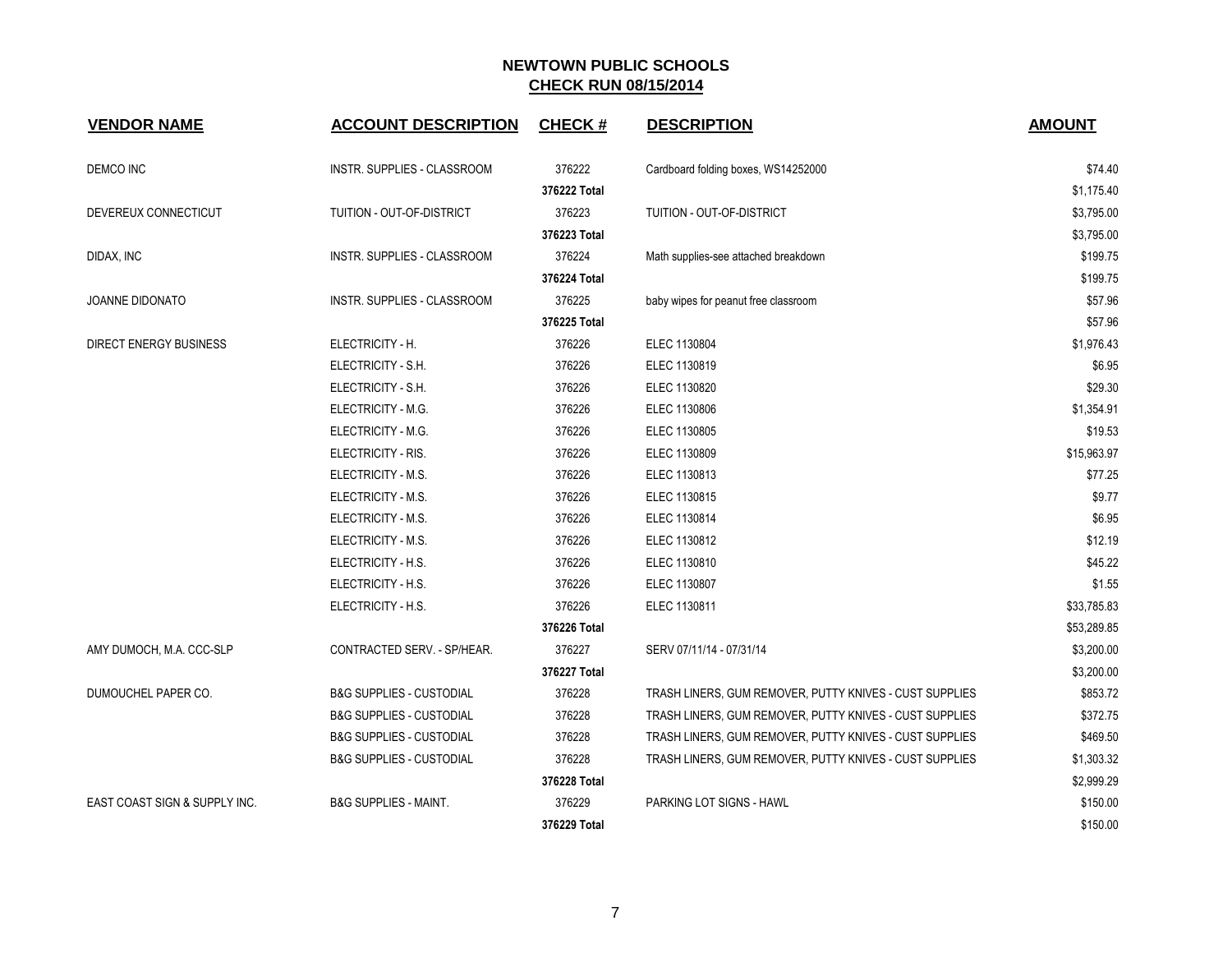| <b>VENDOR NAME</b>                   | <b>ACCOUNT DESCRIPTION</b>      | <b>CHECK#</b> | <b>DESCRIPTION</b>                                                                 | <b>AMOUNT</b> |
|--------------------------------------|---------------------------------|---------------|------------------------------------------------------------------------------------|---------------|
| EBSCO SUBSCRIPTION SERVIC            | <b>SUPPLIES - LIBRARY</b>       | 376230        | CM 50162                                                                           | (\$546.81)    |
|                                      | <b>SUPPLIES - LIBRARY</b>       | 376230        | Magazine Subscriptions - 1 year                                                    | \$513.52      |
|                                      | <b>SUPPLIES - LIBRARY</b>       | 376230        | Magazine/journal subscription renewal. See attached list. Pricing according to CLC | \$571.42      |
|                                      | ACCOUNTS RECEIVABLE - EDUCATION | 376230        | CM 43600                                                                           | (\$28.12)     |
|                                      |                                 | 376230 Total  |                                                                                    | \$510.01      |
| EDGERATON HEATING & AIR CONDITIONING | <b>B&amp;G CONTRACTED SERV.</b> | 376231        | HVAC PREV MAINT CONTRACT - 2014/15 - SH                                            | \$9,457.00    |
|                                      |                                 | 376231 Total  |                                                                                    | \$9,457.00    |
| EDUCATIONAL INNOVATIONS INC.         | INSTR. SUPPLIES - CLASSROOM     | 376232        | Math/Science supplies: SEE ATTACHED:denisty kit, thermometer                       | \$151.53      |
|                                      | INSTR. SUPPLIES - CLASSROOM     | 376232        | Clear Jel 1 pound<br>Item #SS-14A                                                  | \$19.90       |
|                                      | INSTR. SUPPLIES - CLASSROOM     | 376232        | Shipping                                                                           | \$7.95        |
|                                      |                                 | 376232 Total  |                                                                                    | \$179.38      |
| <b>EMC PUBLISHING LLC</b>            | INSTR. SUPPLIES - WORLD LANG.   | 376233        | ECCO! TRE WORKBOOK ISBN 978-0-82194-658-9                                          | \$459.00      |
|                                      | INSTR. SUPPLIES - WORLD LANG.   | 376233        | ECCO! UNO STUDENT WORK KIT ISBN 978-0-82194-656-5                                  | \$404.25      |
|                                      | INSTR. SUPPLIES - WORLD LANG.   | 376233        | <b>SHIPPING</b>                                                                    | \$86.33       |
|                                      |                                 | 376233 Total  |                                                                                    | \$949.58      |
| EPS LITERACY & INTERVENTION          | INSTR. SUPPLIES - CLASSROOM     | 376234        | Recipe for Reading, K-3, Order #595-W1                                             | \$476.00      |
|                                      | INSTR. SUPPLIES - CLASSROOM     | 376234        | Sound Cards, Order #499-W1 (all grade level teachers as a resource)                | \$121.50      |
|                                      | INSTR. SUPPLIES - CLASSROOM     | 376234        | Shipping and Handling charges                                                      | \$59.75       |
|                                      |                                 | 376234 Total  |                                                                                    | \$657.25      |
| ERIC ARMIN INC.                      | INSTR. SUPPLIES - CLASSROOM     | 376235        | SmartPal Jr. sleeve fluorescent, set of 10 #533822                                 | \$33.90       |
|                                      | INSTR. SUPPLIES - CLASSROOM     | 376235        | shipping/handling                                                                  | \$7.00        |
|                                      |                                 | 376235 Total  |                                                                                    | \$40.90       |
| ETA HAND2MIND                        | INSTR. SUPPLIES - CLASSROOM     | 376236        | Wooden Cubes, plain 2cm Item #IN733                                                | \$18.11       |
|                                      | INSTR. SUPPLIES - CLASSROOM     | 376236        | Hexagon Metric Mass Set Item #IN14003                                              | \$43.61       |
|                                      | INSTR. SUPPLIES - CLASSROOM     | 376236        | Manipulate Geometric Solids (grade 1) Item #IN40133                                | \$40.63       |
|                                      | INSTR. SUPPLIES - CLASSROOM     | 376236        | Beginner s Balance (grade 1) Item #IN940                                           | \$47.43       |
|                                      |                                 | 376236 Total  |                                                                                    | \$149.78      |
| <b>EXCEL TUTORING LLC</b>            | <b>TUTORS - HOMEBOUND</b>       | 376237        | TUTORING SERV 07/08/14 - 07/24/14                                                  | \$650.00      |
|                                      |                                 | 376237 Total  |                                                                                    | \$650.00      |
| MICHELE FINKENSTADT                  | STAFF TRAVEL - SP. ED. PREK-8   | 376238        | TRAVEL JULY JOB COACHING                                                           | \$123.76      |
|                                      |                                 | 376238 Total  |                                                                                    | \$123.76      |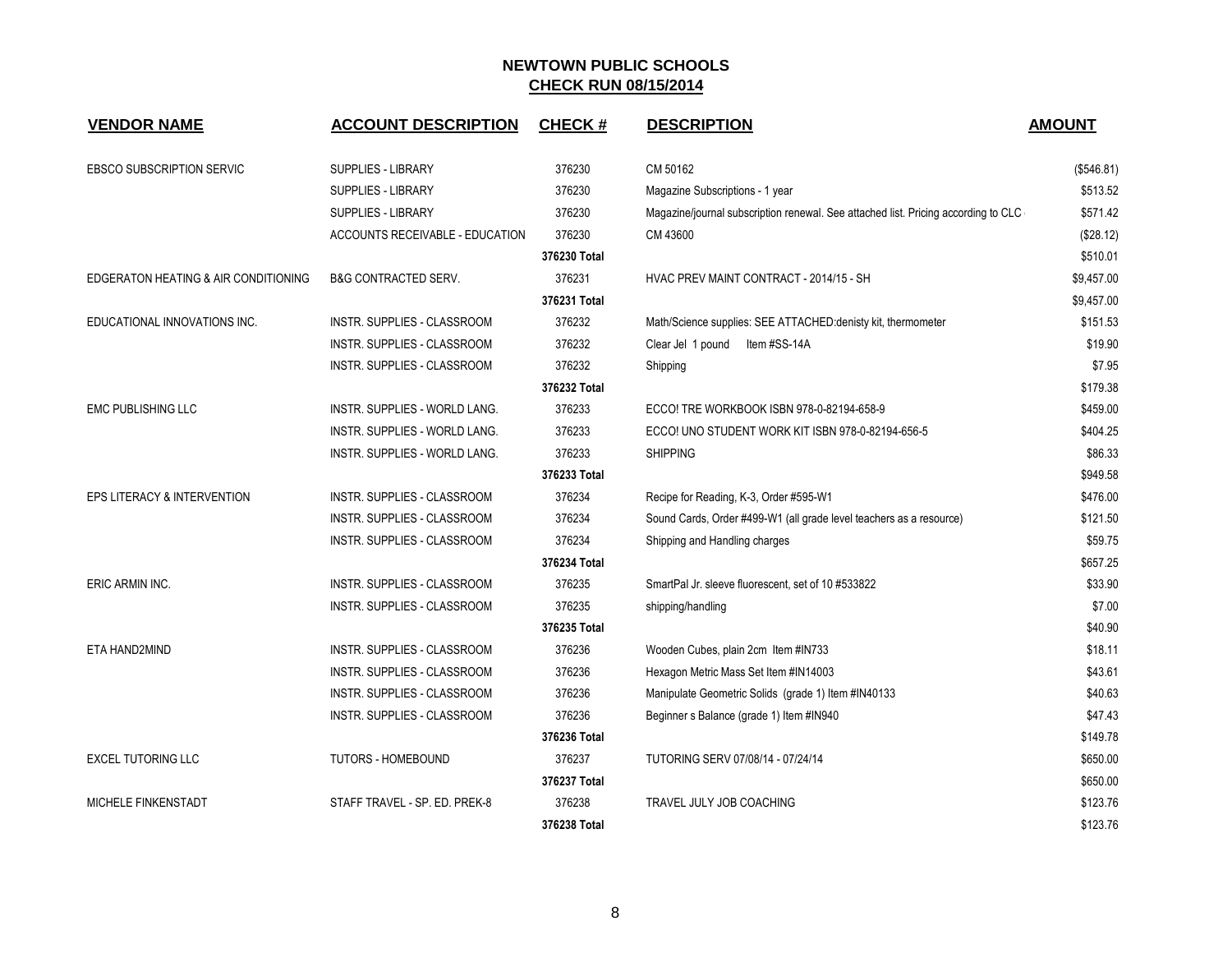| <b>VENDOR NAME</b>            | <b>ACCOUNT DESCRIPTION</b>       | <b>CHECK#</b> | <b>DESCRIPTION</b>                                                   | <b>AMOUNT</b> |
|-------------------------------|----------------------------------|---------------|----------------------------------------------------------------------|---------------|
| FOLLETT SCHOOL SOLUTIONS INC. | INSTR. SUPPLIES - WORLD LANG.    | 376239        | REFERENCE NUMBER: 1652643A - ISBN 0-03-092039-6 BIEN DIT, 3          | \$1,000.00    |
|                               | INSTR. SUPPLIES - WORLD LANG.    | 376239        | ECCE ROMANI IA 0-8013-1209-4                                         | \$275.40      |
|                               | INSTR. SUPPLIES - WORLD LANG.    | 376239        | ECCE ROMANI IB 0-8013-1210-8                                         | \$275.40      |
|                               | INSTR. SUPPLIES - WORLD LANG.    | 376239        | ECCE ROMANI IIA 0-8013-1211-6                                        | \$243.00      |
|                               | INSTR. SUPPLIES - WORLD LANG.    | 376239        | ECCE ROMANI IIB 0-8013-1212-4                                        | \$243.00      |
|                               | INSTR. SUPPLIES - WORLD LANG.    | 376239        | AVANCEMOS 2 - ISBN 0-618-78219-2                                     | \$2,065.50    |
|                               |                                  | 376239 Total  |                                                                      | \$4,102.30    |
| THE FOUNDATION SCHOOL         | TUITION - OUT-OF-DISTRICT        | 376240        | SUMMER SCHOOL, JULY 7 - AUGUST 15                                    | \$8,400.00    |
|                               |                                  | 376240 Total  |                                                                      | \$8,400.00    |
| <b>ANNE FRIES</b>             | INSTR. SUPPLIES - CLASSROOM      | 376241        | SUPPLIES PRINCIPALS FUND                                             | \$100.18      |
|                               |                                  | 376241 Total  |                                                                      | \$100.18      |
| <b>BARBARA GASPARINE</b>      | POSTAGE - ADMIN.                 | 376242        | <b>POSTAGE</b>                                                       | \$24.00       |
|                               | OFF. SUPPLIES - ADMIN.           | 376242        | ADMN SUPPLIES PROF MEETINGS                                          | \$34.97       |
|                               |                                  | 376242 Total  |                                                                      | \$58.97       |
| DR. LINDA A. GEJDA            | STAFF TRAVEL - SUPER.            | 376243        | AUG 2014 MONTHLEY EXPENSE & TRAVEL                                   | \$300.00      |
|                               |                                  | 376243 Total  |                                                                      | \$300.00      |
| GOVCONNECTION, INC.           | INSTR. SUPPLIES - CLASSROOM      | 376244        | 22 FULL HD LED LCD MONITOR BLACK                                     | \$248.00      |
|                               | INSTR. SUPPLIES - INFO. TECH.    | 376244        | HP LaserJet M601dn P4014dn Mfg. part # CE990A#BGJ                    | \$4,627.00    |
|                               | INSTR. SUPPLIES - CLASSROOM      | 376244        | Cartridges for printers, see attached quote 23697389.01, no shipping | \$1,120.90    |
|                               | REPAIRS - INFO. TECH.            | 376244        | Valcom Audio Port Networked VIP-801-IC                               | \$324.00      |
|                               |                                  | 376244 Total  |                                                                      | \$6,319.90    |
| <b>GRAINGER</b>               | <b>B&amp;G SUPPLIES - MAINT.</b> | 376245        | 2 WINDOW AIR COND., FLOOR CABLE COVER, HEAT GUN, FAUCETS             | \$711.97      |
|                               | <b>B&amp;G SUPPLIES - MAINT.</b> | 376245        | 2 WINDOW AIR COND., FLOOR CABLE COVER, HEAT GUN, FAUCETS             | \$705.70      |
|                               | <b>B&amp;G SUPPLIES - MAINT.</b> | 376245        | 2 WINDOW AIR COND., FLOOR CABLE COVER, HEAT GUN, FAUCETS             | \$45.05       |
|                               | <b>B&amp;G SUPPLIES - MAINT.</b> | 376245        | 2 WINDOW AIR COND., FLOOR CABLE COVER, HEAT GUN, FAUCETS             | \$122.68      |
|                               | <b>B&amp;G SUPPLIES - MAINT.</b> | 376245        | 2 WINDOW AIR COND., FLOOR CABLE COVER, HEAT GUN, FAUCETS             | \$79.75       |
|                               | <b>B&amp;G SUPPLIES - MAINT.</b> | 376245        | 2 WINDOW AIR COND., FLOOR CABLE COVER, HEAT GUN, FAUCETS             | \$209.18      |
|                               | <b>B&amp;G SUPPLIES - MAINT.</b> | 376245        | 2 WINDOW AIR COND., FLOOR CABLE COVER, HEAT GUN, FAUCETS             | \$1,655.80    |
|                               |                                  | 376245 Total  |                                                                      | \$3,530.13    |
| <b>TERESA L. GREENFIELD</b>   | OFF. SUPPLIES - ADMIN.           | 376246        | <b>MAIL &amp; OFFICE SUPPLIES</b>                                    | \$85.28       |
|                               |                                  | 376246 Total  |                                                                      | \$85.28       |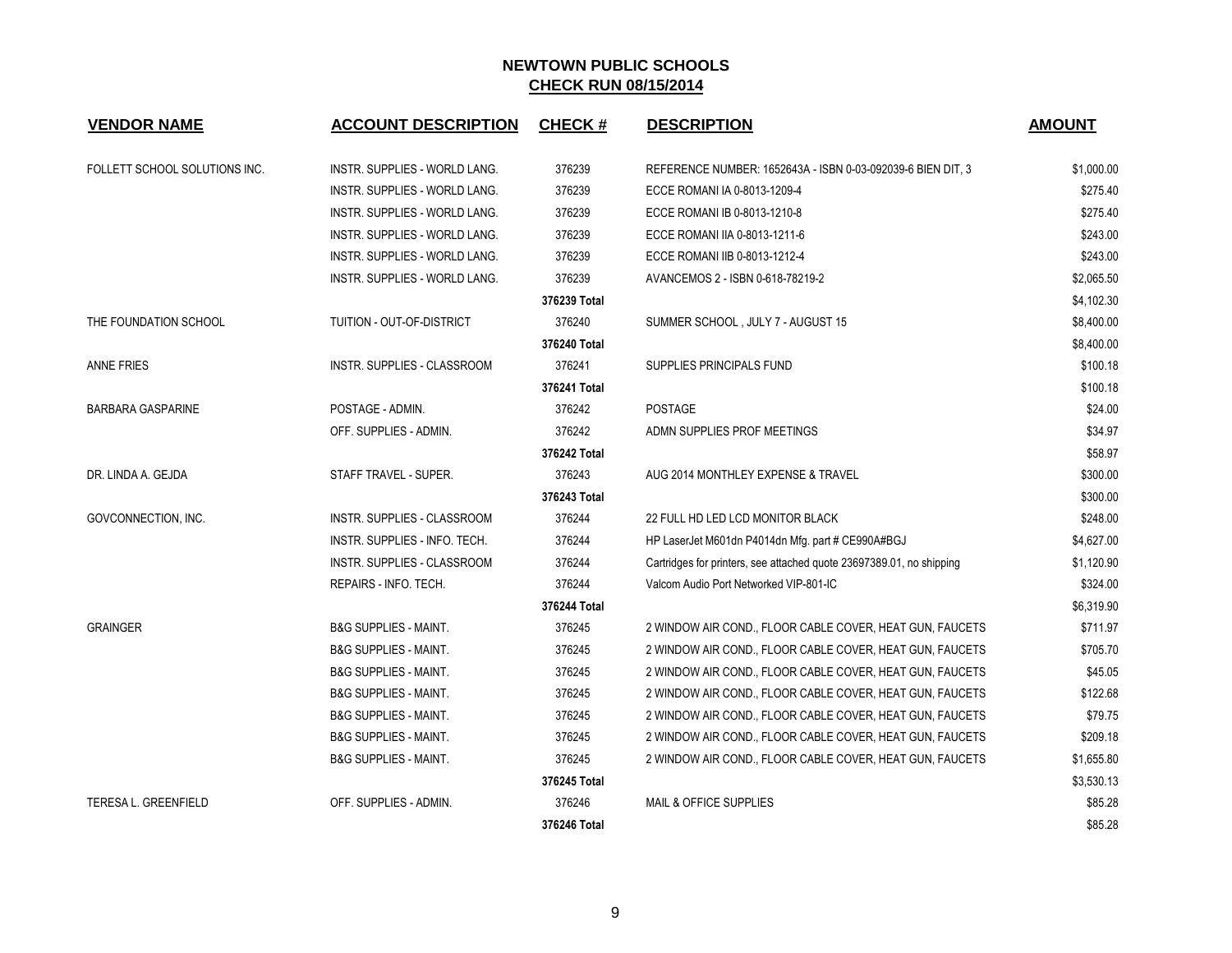| <b>VENDOR NAME</b>               | <b>ACCOUNT DESCRIPTION</b>          | <b>CHECK#</b> | <b>DESCRIPTION</b>                                                 | <b>AMOUNT</b> |
|----------------------------------|-------------------------------------|---------------|--------------------------------------------------------------------|---------------|
| HAT CITY PAPER & SUPPLY CO.      | <b>B&amp;G SUPPLIES - CUSTODIAL</b> | 376247        | PAPER PRODUCTS, PALLET WRAP - CUST SUPPLIES                        | \$1,892.00    |
|                                  | <b>B&amp;G SUPPLIES - CUSTODIAL</b> | 376247        | PAPER PRODUCTS, PALLET WRAP - CUST SUPPLIES                        | \$871.24      |
|                                  |                                     | 376247 Total  |                                                                    | \$2,763.24    |
| <b>HEINEMANN</b>                 | TEXTBOOKS - CLASSROOM               | 376248        | F & P LLI Orange System, Order # ISBN 978-0-                       | \$1,750.00    |
|                                  | TEXTBOOKS - CLASSROOM               | 376248        | Shipping and Handling charges                                      | \$175.00      |
|                                  |                                     | 376248 Total  |                                                                    | \$1,925.00    |
| HERTZ FURNITURE SYSTEMS          | OFF. SUPPLIES - ADMIN.              | 376249        | Replacement bench top for cafeteria table MBJ-222 in banister oak. | \$80.00       |
|                                  | OFF. SUPPLIES - ADMIN.              | 376249        | Shipping via common carrier                                        | \$130.00      |
|                                  |                                     | 376249 Total  |                                                                    | \$210.00      |
| HOUGHTON MIFFLIN COMPANY         | INSTR. SUPPLIES - PSYCH.            | 376250        | WOODCOCK JOHNSON ITEM 923537                                       | \$279.60      |
|                                  | INSTR. SUPPLIES - PSYCH.            | 376250        | <b>SHIPPING</b>                                                    | \$27.96       |
|                                  |                                     | 376250 Total  |                                                                    | \$307.56      |
| HUGH'S MECHANICAL EQUIPTMENT LLC | <b>PROF. SERV. - B. &amp; G.</b>    | 376251        | MONTHLY UNDERGROUND TANK INSPECTIONS                               | \$1,350.00    |
|                                  |                                     | 376251 Total  |                                                                    | \$1,350.00    |
| HUSSEY SEATING COMPANY           | <b>B&amp;G CONTRACTED SERV.</b>     | 376252        | BLEACHER / GYM EQUIPMENT REPAIR - NHS                              | \$1,300.00    |
|                                  |                                     | 376252 Total  |                                                                    | \$1,300.00    |
| <b>IMPACT APPLICATIONS INC.</b>  | CONTRACTED SERV. - SPORTS           | 376253        | <b>IMPACT -1 YEAR SUBSRIPTION</b>                                  | \$800.00      |
|                                  |                                     | 376253 Total  |                                                                    | \$800.00      |
| LISA JOHNS                       | STAFF TRAVEL - INFO. TECH.          | 376254        | TRAVEL JULY 2014                                                   | \$36.12       |
|                                  |                                     | 376254 Total  |                                                                    | \$36.12       |
| KAMCO SUPPLY CORP OF NEW ENGLAND | <b>B&amp;G SUPPLIES - CUSTODIAL</b> | 376255        | CEILING TILES - CUST SUPPLIES                                      | \$353.11      |
|                                  |                                     | 376255 Total  |                                                                    | \$353.11      |
| <b>MARGARET KENNEDY</b>          | OTHER SUPPLIES - STAFF DEVELOP.     | 376256        | <b>K'CURR PLANNING</b>                                             | \$30.31       |
|                                  |                                     | 376256 Total  |                                                                    | \$30.31       |
| KINSLEY POWER SYSTEMS            | B. & G. REPAIRS - M.S.              | 376257        | <b>GENERATOR REPAIR - NMS</b>                                      | \$382.50      |
|                                  |                                     | 376257 Total  |                                                                    | \$382.50      |
| LAKESHORE LEARNING MATERIALS     | INSTR. SUPPLIES - CLASSROOM         | 376258        | Math materials-see attached breakdown-magnetic base of ten set,    | \$357.74      |
|                                  | <b>INSTR. SUPPLIES - CLASSROOM</b>  | 376258        | Shipping/handling                                                  | \$53.66       |
|                                  |                                     | 376258 Total  |                                                                    | \$411.40      |
| <b>CARLA LARRACUENTE</b>         | STAFF TRAVEL - PUPIL SERV.          | 376259        | TRAVEL JULY 2014                                                   | \$31.36       |
|                                  |                                     | 376259 Total  |                                                                    | \$31.36       |
| LAWSON PRODUCTS INC.             | <b>B&amp;G SUPPLIES - MAINT.</b>    | 376260        | SHOP STOCK MISC ITEMS - MAINT SUPPLIES                             | \$1,801.47    |
|                                  | <b>B&amp;G SUPPLIES - MAINT.</b>    | 376260        | SHOP STOCK MISC ITEMS - MAINT SUPPLIES                             | \$2,404.99    |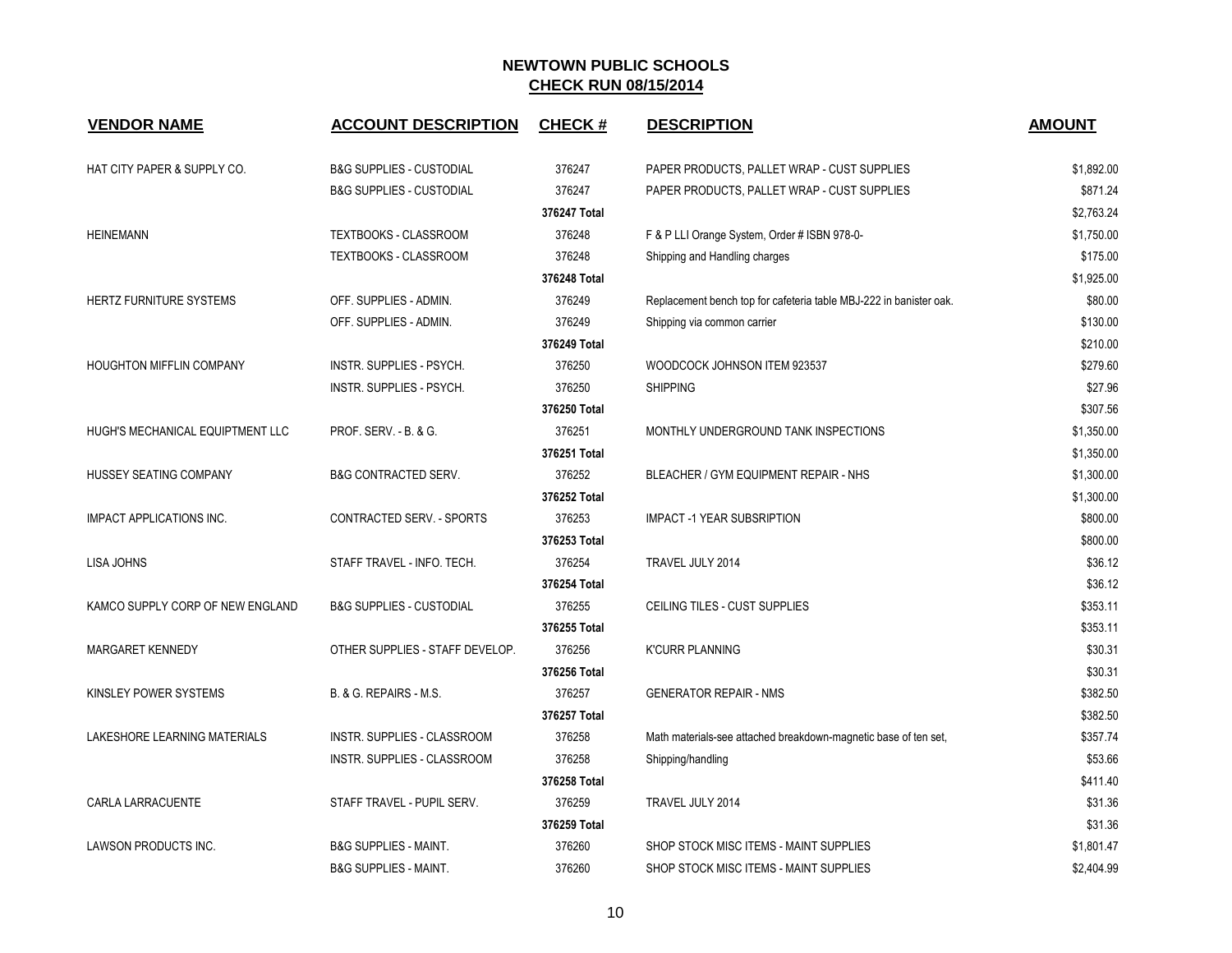| <b>VENDOR NAME</b>                 | <b>ACCOUNT DESCRIPTION</b>          | <b>CHECK#</b> | <b>DESCRIPTION</b>                                                          | <b>AMOUNT</b> |
|------------------------------------|-------------------------------------|---------------|-----------------------------------------------------------------------------|---------------|
| LAWSON PRODUCTS INC.               | <b>B&amp;G SUPPLIES - MAINT.</b>    | 376260        | SHOP STOCK MISC ITEMS - MAINT SUPPLIES                                      | \$2,154.28    |
|                                    | <b>B&amp;G SUPPLIES - MAINT.</b>    | 376260        | SHOP STOCK MISC ITEMS - MAINT SUPPLIES                                      | \$1,979.13    |
|                                    | <b>B&amp;G SUPPLIES - MAINT.</b>    | 376260        | SHOP STOCK MISC ITEMS - MAINT SUPPLIES                                      | \$142.24      |
|                                    | <b>B&amp;G SUPPLIES - MAINT.</b>    | 376260        | SHOP STOCK MISC ITEMS - MAINT SUPPLIES                                      | \$125.08      |
|                                    | <b>B&amp;G SUPPLIES - MAINT.</b>    | 376260        | SHOP STOCK MISC ITEMS - MAINT SUPPLIES                                      | \$202.10      |
|                                    | <b>B&amp;G SUPPLIES - MAINT.</b>    | 376260        | SHOP STOCK MISC ITEMS - MAINT SUPPLIES                                      | \$57.92       |
|                                    | <b>B&amp;G SUPPLIES - MAINT.</b>    | 376260        | SHOP STOCK MISC ITEMS - MAINT SUPPLIES                                      | \$124.03      |
|                                    | <b>B&amp;G SUPPLIES - MAINT.</b>    | 376260        | SHOP STOCK MISC ITEMS - MAINT SUPPLIES                                      | \$195.49      |
|                                    |                                     | 376260 Total  |                                                                             | \$9,186.73    |
| KATHERINE LEJA                     | INSTR. SUPPLIES - CLASSROOM         | 376261        | <b>CLASSROOM SUPPLIES</b>                                                   | \$100.00      |
|                                    |                                     | 376261 Total  |                                                                             | \$100.00      |
| LINGUI SYSTEMS INC.                | INSTR. SUPPLIES - SP/HEAR.          | 376262        | ITEM 1821 BOOK FORM                                                         | \$89.70       |
|                                    | INSTR. SUPPLIES - SP/HEAR.          | 376262        | ITEM 1167 BOOK FORM                                                         | \$43.95       |
|                                    | INSTR. SUPPLIES - SP/HEAR.          | 376262        | TEST BBOKLETS ITEM #4121                                                    | \$41.95       |
|                                    |                                     | 376262 Total  |                                                                             | \$175.60      |
| <b>MAGNAKLEEN SERVICES LLC</b>     | <b>B&amp;G SUPPLIES - CUSTODIAL</b> | 376263        | MOP / RUG SERVICE (ALL SCHOOLS) - 2014-2015                                 | \$166.50      |
|                                    |                                     | 376263 Total  |                                                                             | \$166.50      |
| MAHARD'S PIANO SERVICE, LLC        | <b>REPAIRS - MUSIC</b>              | 376264        | PIANO TUNNING                                                               | \$310.00      |
|                                    | <b>REPAIRS - MUSIC</b>              | 376264        | PIANO TUNNING                                                               | \$80.00       |
|                                    |                                     | 376264 Total  |                                                                             | \$390.00      |
| <b>ROBIN MAHMUD</b>                | STAFF TRAVEL - PUPIL SERV.          | 376265        | TRAVEL JULY 2014                                                            | \$40.32       |
|                                    |                                     | 376265 Total  |                                                                             | \$40.32       |
| MANKA CONSTRUCTION & REMOLDING LLC | B. & G. REPAIRS - S.H.              | 376266        | INSTALL WINDOW AC UNIT - SH                                                 | \$150.00      |
|                                    | B. & G. REPAIRS - H.S.              | 376266        | REMOVE LANDSCAPE TIES FROM PATIO - NHS                                      | \$610.00      |
|                                    |                                     | 376266 Total  |                                                                             | \$760.00      |
| THE MARKERBOARD PEOPLE             | INSTR. SUPPLIES - CLASSROOM         | 376267        | Dry Erase Board pack of 30, unlined, M0912                                  | \$75.00       |
|                                    | INSTR. SUPPLIES - CLASSROOM         | 376267        | Case of dry erase markers, purple, DEM-CASE                                 | \$85.00       |
|                                    | INSTR. SUPPLIES - CLASSROOM         | 376267        | shipping/handling                                                           | \$16.00       |
|                                    |                                     | 376267 Total  |                                                                             | \$176.00      |
| MARSHALL MEMO LLC.                 | MEMBERSHIPS - STAFF DEVELOP.        | 376268        | Subscription Renewal for 17 Readers (See attached List) Sept 2014-Sept 2015 | \$240.00      |
|                                    |                                     | 376268 Total  |                                                                             | \$240.00      |
| W.B. MASON., INC                   | OFF. SUPPLIES - BUS. SERV.          | 376269        | <b>SUPPLIES 2014/15</b>                                                     | \$24.98       |
|                                    | OFF. SUPPLIES - BUS. SERV.          | 376269        | <b>SUPPLIES 2014/15</b>                                                     | \$172.85      |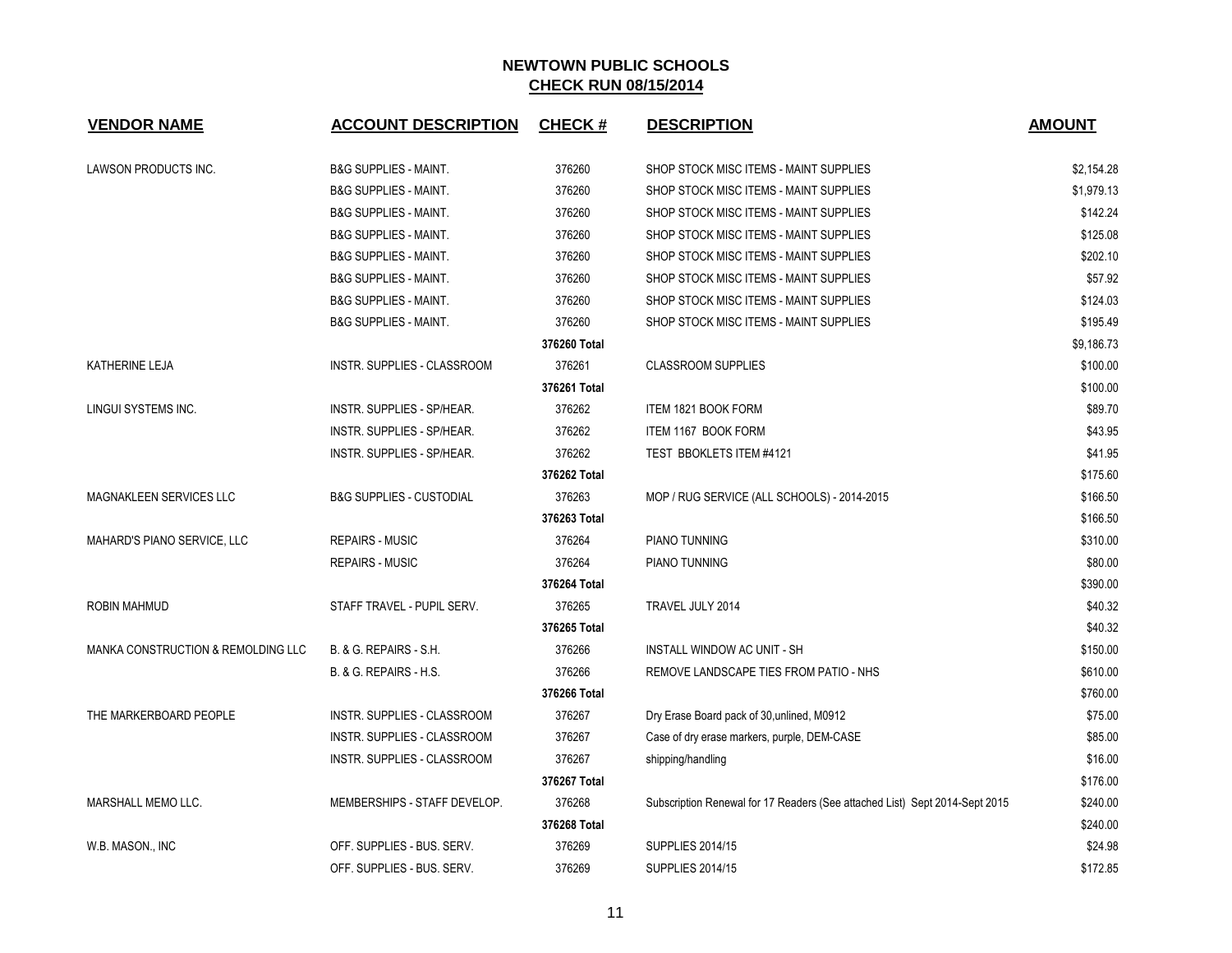| <b>VENDOR NAME</b> | <b>ACCOUNT DESCRIPTION</b>         | <b>CHECK#</b> | <b>DESCRIPTION</b>                                                                    | <b>AMOUNT</b> |
|--------------------|------------------------------------|---------------|---------------------------------------------------------------------------------------|---------------|
| W.B. MASON., INC   | OFF. SUPPLIES - BUS. SERV.         | 376269        | <b>SUPPLIES 2014/15</b>                                                               | \$37.47       |
|                    | OFF. SUPPLIES - BUS. SERV.         | 376269        | <b>SUPPLIES 2014/15</b>                                                               | \$49.00       |
|                    | OFF. SUPPLIES - BUS. SERV.         | 376269        | <b>SUPPLIES 2014/15</b>                                                               | (\$6.00)      |
|                    | OFF. SUPPLIES - BUS. SERV.         | 376269        | <b>SUPPLIES 2014/15</b>                                                               | (\$24.00)     |
|                    | OFF. SUPPLIES - INFO. TECH.        | 376269        | Water and office supplies                                                             | (\$18.00)     |
|                    | INSTR. SUPPLIES - T.A.P./FLEX      | 376269        | COLOR CHART- EXPO-SCISSORS-PAPERMATE-POST-ITS-SEE CART                                | \$2,383.78    |
|                    | INSTR. SUPPLIES - T.A.P./FLEX      | 376269        | COLOR CHART- EXPO-SCISSORS-PAPERMATE-POST-ITS-SEE CART                                | \$17.70       |
|                    | <b>INSTR. SUPPLIES - ART</b>       | 376269        | Items for art instruction per attached order. Rices per CREC bid list. Free shipping. | \$11.52       |
|                    | <b>INSTR. SUPPLIES - ART</b>       | 376269        | 80 lb white drawing paper, Item PAC4809                                               | \$55.35       |
|                    | <b>INSTR. SUPPLIES - ART</b>       | 376269        | Tag board, 125 lb, 18x24 manila, Item PAC 5190. Priced per CREC bid                   | \$21.81       |
|                    | INSTR. SUPPLIES - COMPUTER ED.     | 376269        | Computer Ed. Portion of paper purchase.                                               | \$871.00      |
|                    | INSTR. SUPPLIES - ENGLISH          | 376269        | English portion of paper purchase.                                                    | \$350.00      |
|                    | INSTR. SUPPLIES - WORLD LANG.      | 376269        | World Language portion of paper purchase                                              | \$300.00      |
|                    | <b>INSTR. SUPPLIES - MATH</b>      | 376269        | Math portion of paper purchase.                                                       | \$377.00      |
|                    | <b>INSTR. SUPPLIES - MUSIC</b>     | 376269        | Music portion of paper purchase.                                                      | \$600.00      |
|                    | INSTR. SUPPLIES - READING          | 376269        | Reading portion of paper purchase                                                     | \$350.00      |
|                    | INSTR. SUPPLIES - SCIENCE          | 376269        | Science portion of paper purchase. Priced per CREC Bid. Free shipping                 | \$666.00      |
|                    | INSTR. SUPPLIES - CLASSROOM        | 376269        | Classroom paper purchase.                                                             | \$125.08      |
|                    | INSTR. SUPPLIES - CLASSROOM        | 376269        | Art portion of paper purchase.                                                        | \$300.00      |
|                    | INSTR. SUPPLIES - CLASSROOM        | 376269        | Classroom paper purchase.                                                             | \$2,740.88    |
|                    | INSTR. SUPPLIES - CLASSROOM        | 376269        | Classroom paper purchase.                                                             | \$216.00      |
|                    | INSTR. SUPPLIES - CLASSROOM        | 376269        | Tru Ray Blue # PAC 103054                                                             | \$5.72        |
|                    | INSTR. SUPPLIES - CLASSROOM        | 376269        | Tru Ray Sky blue # PAC 103048                                                         | \$13.60       |
|                    | INSTR. SUPPLIES - CLASSROOM        | 376269        | Tru Ray Black # PAC 103061                                                            | \$19.05       |
|                    | INSTR. SUPPLIES - CLASSROOM        | 376269        | Tru Ray Blue # PAC 103054                                                             | \$15.73       |
|                    | INSTR. SUPPLIES - CLASSROOM        | 376269        | TruRay Dk Brown # PAC 103056                                                          | \$21.45       |
|                    | INSTR. SUPPLIES - CLASSROOM        | 376269        | Tru Ray Festive Green # PAC 103038                                                    | \$14.30       |
|                    | INSTR. SUPPLIES - CLASSROOM        | 376269        | Tru Ray-Orange # PAC103034                                                            | \$28.80       |
|                    | INSTR. SUPPLIES - CLASSROOM        | 376269        | Tru Ray White # PAC 103058                                                            | \$19.05       |
|                    | INSTR. SUPPLIES - CLASSROOM        | 376269        | Tru Ray Yellow-PAC 103036-no shipping, bid prices.                                    | \$20.40       |
|                    | INSTR. SUPPLIES - CLASSROOM        | 376269        | Classroom Supplies: SEE ATTACHED: eraser, post its, pens, post it cover up            | \$334.14      |
|                    | INSTR. SUPPLIES - CLASSROOM        | 376269        | Classroom Supplies: SEE ATTACHED: eraser, post its, pens, post it cover up            | \$181.58      |
|                    | <b>INSTR. SUPPLIES - CLASSROOM</b> | 376269        | Classroom Supplies: SEE ATTACHED: eraser, post its, pens, post it cover up            | \$8.07        |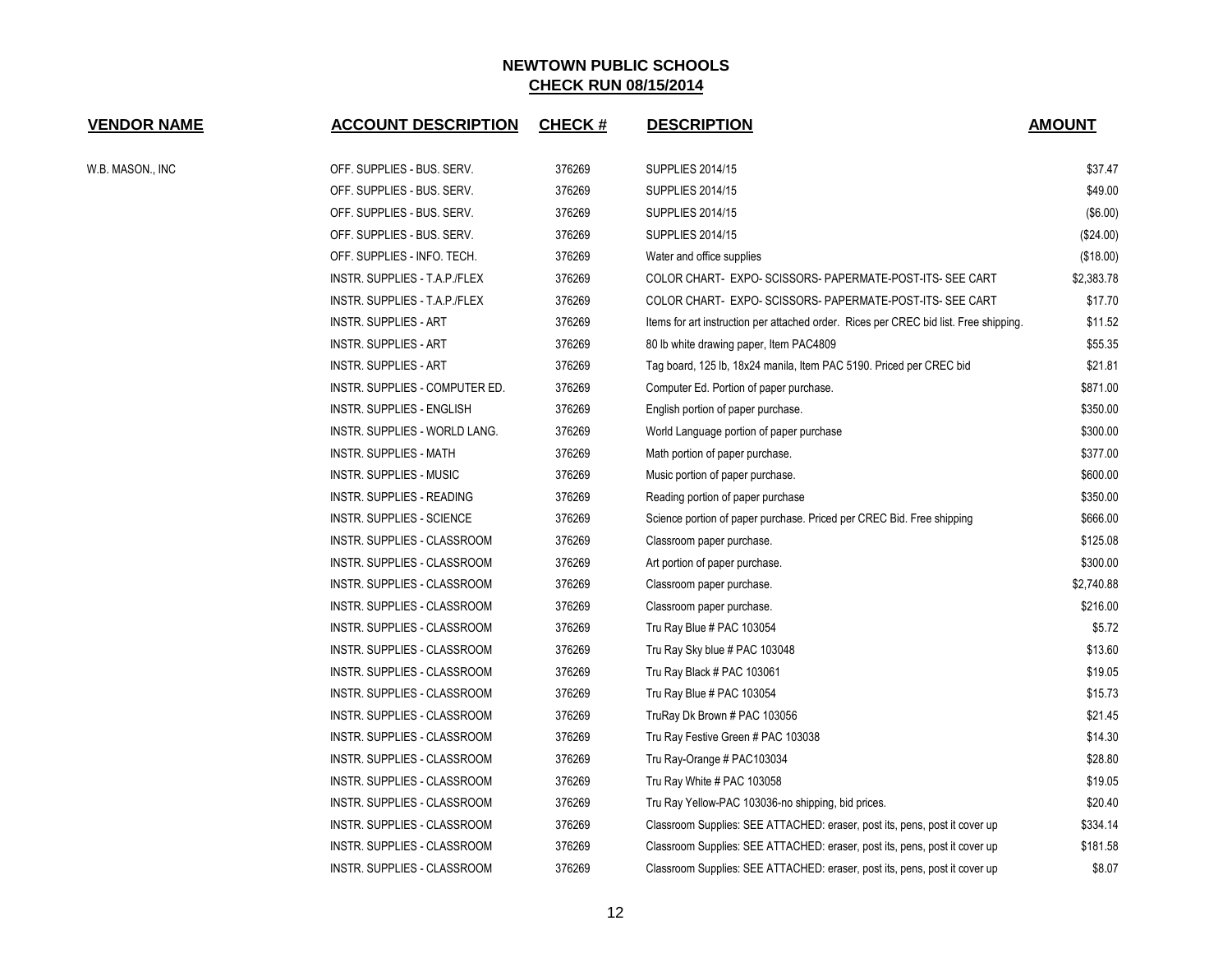| <b>VENDOR NAME</b>           | <b>ACCOUNT DESCRIPTION</b>          | <b>CHECK#</b> | <b>DESCRIPTION</b>                                                           | <b>AMOUNT</b> |
|------------------------------|-------------------------------------|---------------|------------------------------------------------------------------------------|---------------|
| W.B. MASON., INC             | INSTR. SUPPLIES - CLASSROOM         | 376269        | Classroom supplies, see attached: erasers, sharpies, highlighters, dry erase | \$81.40       |
|                              | INSTR. SUPPLIES - CLASSROOM         | 376269        | Classroom supplies, see attached: erasers, sharpies, highlighters, dry erase | \$77.82       |
|                              | INSTR. SUPPLIES - CLASSROOM         | 376269        | Classroom supplies, see attached: erasers, sharpies, highlighters, dry erase | \$4.04        |
|                              | OFF. SUPPLIES - ADMIN.              | 376269        | Manila clasp envelope 9 x 12, QUA90990, CREC bid 201415 pricing              | \$26.80       |
|                              | INSTR. SUPPLIES - CLASSROOM         | 376269        | Pencils, Dixon, no. 2. DIX13882, do                                          | \$212.00      |
|                              | INSTR. SUPPLIES - SP. ED. PREK-8    | 376269        | ORDER AS PER ATTACHED PLEASE                                                 | \$7.29        |
|                              | INSTR. SUPPLIES - SP. ED. PREK-8    | 376269        | ORDER AS PER ATTACHED PLEASE                                                 | \$27.50       |
|                              | OFF. SUPPLIES - ADMIN.              | 376269        | WHITE BOARD, ITEM QRT-TE547MA.                                               | \$325.00      |
|                              | INSTR. SUPPLIES - CLASSROOM         | 376269        | American Flag for classroom, item ANN042900                                  | \$25.45       |
|                              | OFF. SUPPLIES - ADMIN.              | 376269        | Toner, Item HEWCG280A for counselling printer.                               | \$95.00       |
|                              | INSTR. SUPPLIES - CLASSROOM         | 376269        | Sanitizing hand wipes for student use, Item GOJ911306EA free shipping        | \$83.93       |
|                              |                                     | 376269 Total  |                                                                              | \$11,270.54   |
| WILLIAM B. MEYER INC.        | OFF. SUPPLIES - PUPIL SERV.         | 376270        | MONTHLY STORAGE                                                              | \$25.00       |
|                              |                                     | 376270 Total  |                                                                              | \$25.00       |
| <b>RICHARD MILLS</b>         | <b>B&amp;G SUPPLIES - CUSTODIAL</b> | 376271        | SHOE'S (50059)                                                               | \$100.00      |
|                              |                                     | 376271 Total  |                                                                              | \$100.00      |
| MOBILE MINI, INC.            | EQUIP RENTAL - SPORTS               | 376272        | RENTAL OF CONTAINERS                                                         | \$75.00       |
|                              | <b>EQUIP RENTAL - SPORTS</b>        | 376272        | RENTAL OF CONTAINERS                                                         | \$75.00       |
|                              | <b>EQUIP RENTAL - SPORTS</b>        | 376272        | RENTAL OF CONTAINERS                                                         | \$75.00       |
|                              | <b>EQUIP RENTAL - SPORTS</b>        | 376272        | RENTAL OF CONTAINERS                                                         | \$75.00       |
|                              | <b>EQUIP RENTAL - SPORTS</b>        | 376272        | RENTAL OF CONTAINERS                                                         | \$95.00       |
|                              | <b>EQUIP RENTAL - SPORTS</b>        | 376272        | RENTAL OF CONTAINERS                                                         | \$95.00       |
|                              |                                     | 376272 Total  |                                                                              | \$490.00      |
| <b>MOEMS</b>                 | <b>INSTR. SUPPLIES - CLASSROOM</b>  | 376273        | Math Olympiads team membership - Reed Intermediate School.                   | \$109.00      |
|                              |                                     | 376273 Total  |                                                                              | \$109.00      |
| <b>CHRIS MORETTI</b>         | OFF. SUPPLIES - ADMIN.              | 376274        | <b>TEAM BUILDING SUPPLIES</b>                                                | \$78.96       |
|                              |                                     | 376274 Total  |                                                                              | \$78.96       |
| E. A. MORSE & CO. INC.       | <b>REPAIRS - CUSTODIAL</b>          | 376275        | REPAIR PARTS - CUSTODIAL VAC                                                 | \$70.64       |
|                              | <b>B&amp;G SUPPLIES - CUSTODIAL</b> | 376275        | BATHROOM CLEANER - CUST SUPPLIES                                             | \$752.40      |
|                              |                                     | 376275 Total  |                                                                              | \$823.04      |
| N & S SUPPLY - FISHKILL INC. | <b>B. &amp; G. REPAIRS - H.</b>     | 376276        | <b>HVAC REPAIR PARTS - HAWL</b>                                              | \$57.55       |
|                              |                                     | 376276 Total  |                                                                              | \$57.55       |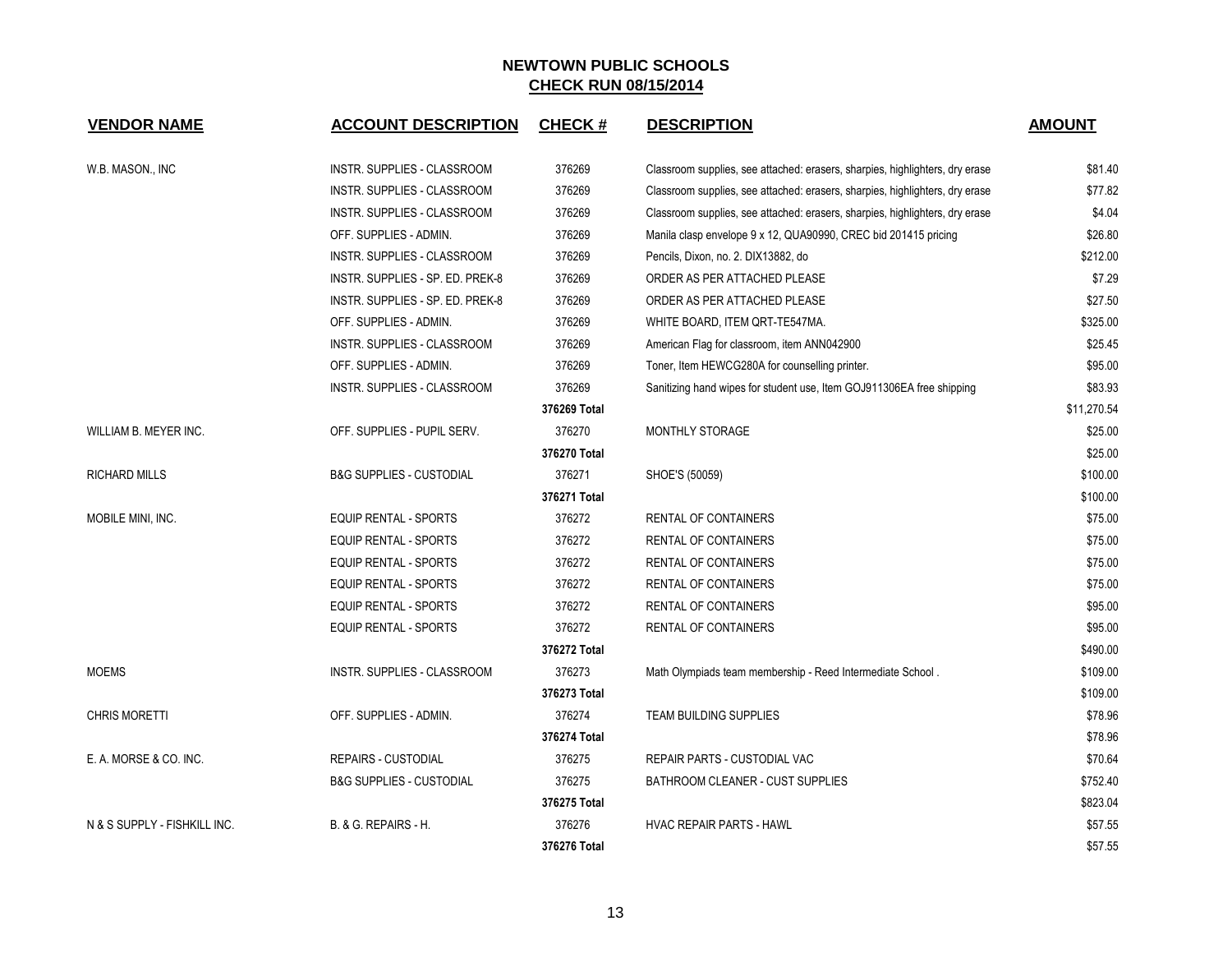| <b>VENDOR NAME</b>         | <b>ACCOUNT DESCRIPTION</b>       | <b>CHECK#</b> | <b>DESCRIPTION</b>                                                         | <b>AMOUNT</b> |
|----------------------------|----------------------------------|---------------|----------------------------------------------------------------------------|---------------|
| NAVIANCE INC.              | CONTRACTED SERV. - GUIDANCE      | 376277        | Renewal Naviance for Middle School - District Edition                      | \$700.00      |
|                            | PRINTING - GUIDANCE              | 376277        | Renewal - Naviance for Middle School - District Edition  Includes shipping | \$800.00      |
|                            |                                  | 376277 Total  |                                                                            | \$1,500.00    |
| <b>NCS PEARSON INC.</b>    | CONTRACTED SERV. - INFO. TECH.   | 376278        | Power School Maintenance Premier License 9/30/14- 9/29/15                  | \$23,750.00   |
|                            | INSTR. SUPPLIES - PSYCH.         | 376278        | PLEASE ORDER AS PER ATTACHED PERSON ON FILE                                | \$1,466.00    |
|                            | <b>INSTR. SUPPLIES - PSYCH.</b>  | 376278        | <b>SHIPPING</b>                                                            | \$73.30       |
|                            | <b>INSTR. SUPPLIES - GIFTED</b>  | 376278        | GRS COMPLETE KIT 0158130502                                                | \$178.00      |
|                            | INSTR. SUPPLIES - GIFTED         | 376278        | <b>SHIPPING</b>                                                            | \$10.68       |
|                            | INSTR. SUPPLIES - SP/HEAR.       | 376278        | PLEASE ORDER AS PER ATTACHED                                               | \$1,074.00    |
|                            | INSTR. SUPPLIES - SP/HEAR.       | 376278        | <b>SHIPPING</b>                                                            | \$53.70       |
|                            |                                  | 376278 Total  |                                                                            | \$26,605.68   |
| NEWTOWN BOARD OF EDUCATION | <b>MEDICAL INS. PREMIUMS</b>     | 376279        | <b>LONG TERM DISABILITY</b>                                                | \$1,936.61    |
|                            | ADMINISTRATION FEES              | 376279        | <b>DENTAL ADMIN</b>                                                        | \$2,810.00    |
|                            | <b>ADMINISTRATION FEES</b>       | 376279        | COBRA ADM FEE AUG                                                          | \$300.00      |
|                            | <b>ADMINISTRATION FEES</b>       | 376279        | RETIREE ADM FEE JULY                                                       | \$280.00      |
|                            | <b>LIFE INSURANCE</b>            | 376279        | AD&D PREMIUM                                                               | \$1,137.34    |
|                            | LIFE INSURANCE                   | 376279        | LIFE PREMIUM                                                               | \$5,686.70    |
|                            |                                  | 376279 Total  |                                                                            | \$12,150.65   |
| NEWTOWN CONTINING ED.      | CONTRACTED SERV. - GUIDANCE      | 376280        | Summer School Tuition - Violet & Abric NO SHIPPING                         | \$650.00      |
|                            |                                  | 376280 Total  |                                                                            | \$650.00      |
| NEWTOWN HARDWARE           | <b>B&amp;G SUPPLIES - MAINT.</b> | 376281        | MAINTENANCE SUPPLIES - 2014-2015                                           | \$26.32       |
|                            | <b>B&amp;G SUPPLIES - MAINT.</b> | 376281        | MAINTENANCE SUPPLIES - 2014-2015                                           | \$90.48       |
|                            | <b>B&amp;G SUPPLIES - MAINT.</b> | 376281        | MAINTENANCE SUPPLIES - 2014-2015                                           | \$23.53       |
|                            | <b>B&amp;G SUPPLIES - MAINT.</b> | 376281        | MAINTENANCE SUPPLIES - 2014-2015                                           | \$7.26        |
|                            | <b>B&amp;G SUPPLIES - MAINT.</b> | 376281        | MAINTENANCE SUPPLIES - 2014-2015                                           | \$44.32       |
|                            | <b>B&amp;G SUPPLIES - MAINT.</b> | 376281        | MAINTENANCE SUPPLIES - 2014-2015                                           | \$18.87       |
|                            | <b>B&amp;G SUPPLIES - MAINT.</b> | 376281        | MAINTENANCE SUPPLIES - 2014-2015                                           | \$60.12       |
|                            | <b>B&amp;G SUPPLIES - MAINT.</b> | 376281        | MAINTENANCE SUPPLIES - 2014-2015                                           | \$11.68       |
|                            | <b>B&amp;G SUPPLIES - MAINT.</b> | 376281        | MAINTENANCE SUPPLIES - 2014-2015                                           | \$22.35       |
|                            | <b>B&amp;G SUPPLIES - MAINT.</b> | 376281        | MAINTENANCE SUPPLIES - 2014-2015                                           | \$25.16       |
|                            | <b>B&amp;G SUPPLIES - MAINT.</b> | 376281        | MAINTENANCE SUPPLIES - 2014-2015                                           | \$17.45       |
|                            | <b>B&amp;G SUPPLIES - MAINT.</b> | 376281        | MAINTENANCE SUPPLIES - 2014-2015                                           | \$5.20        |
|                            |                                  | 376281 Total  |                                                                            | \$352.74      |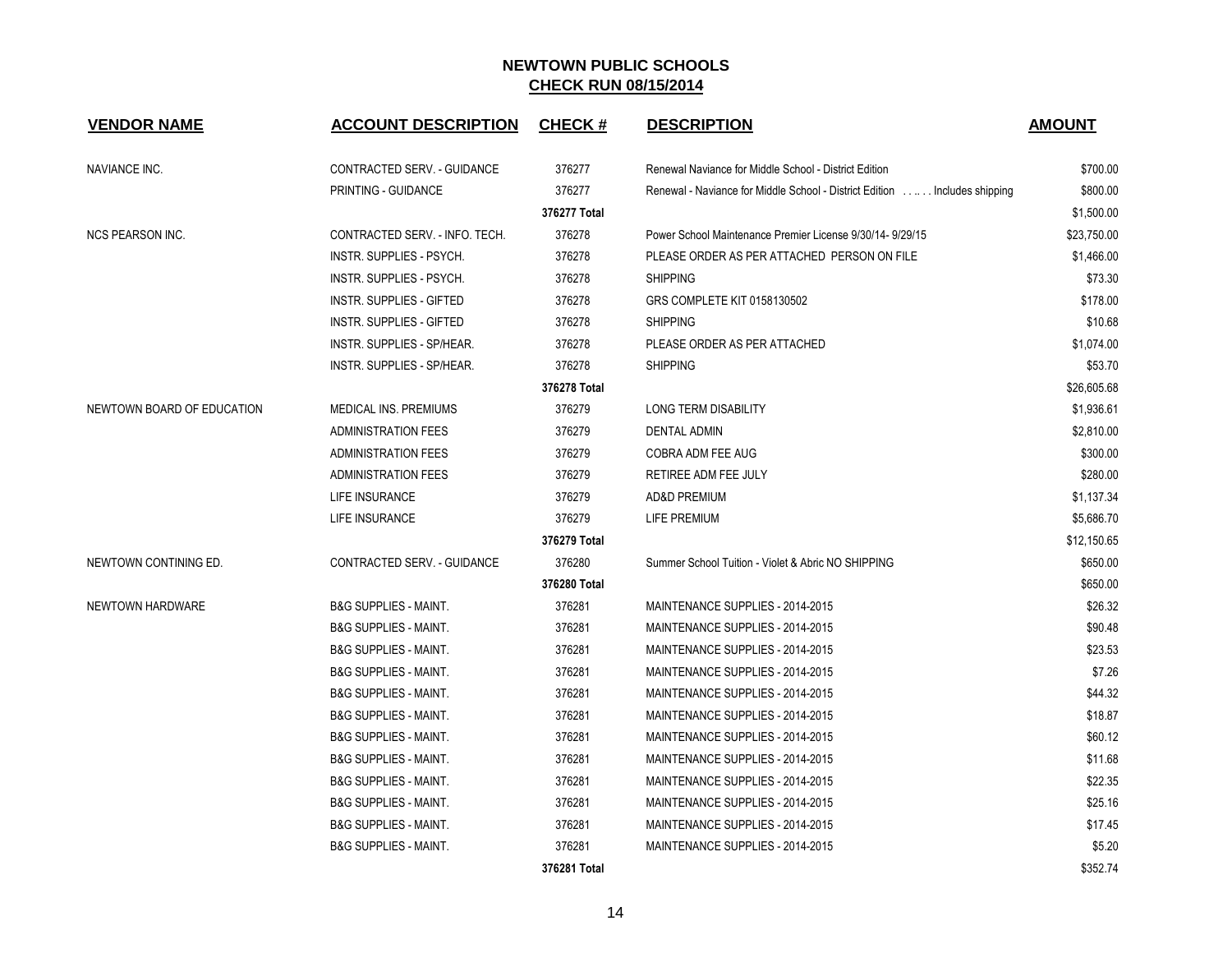| <b>VENDOR NAME</b>           | <b>ACCOUNT DESCRIPTION</b>        | <b>CHECK#</b> | <b>DESCRIPTION</b>                                                      | <b>AMOUNT</b> |
|------------------------------|-----------------------------------|---------------|-------------------------------------------------------------------------|---------------|
| ON-SITE SHREDDING            | <b>INSTR. SUPPLIES - GUIDANCE</b> | 376282        | 65-GALLON BY THE TIP                                                    | \$320.00      |
|                              | CONTRACTED SERV. - BUS. SERV.     | 376282        | <b>TALL CONSOLE</b>                                                     | \$35.00       |
|                              |                                   | 376282 Total  |                                                                         | \$355.00      |
| ORIGO EDUCATION              | TEXTBOOKS - CLASSROOM             | 376283        | Stepping Stones Student Journals and Practice books, breakdown attached | \$8,409.60    |
|                              | TEXTBOOKS - CLASSROOM             | 376283        | Shipping/handling 5% special rate                                       | \$420.48      |
|                              | INSTR. SUPPLIES - CLASSROOM       | 376283        | Item #MEM SET<br>Math mentals Set                                       | \$128.48      |
|                              | INSTR. SUPPLIES - CLASSROOM       | 376283        | Fundamentals Grades 1-2<br>ltem #FUN-830-2                              | \$89.85       |
|                              | INSTR. SUPPLIES - CLASSROOM       | 376283        | Fundamentals Grade 2-3<br>Item #FUN-89X-2                               | \$59.90       |
|                              | INSTR. SUPPLIES - CLASSROOM       | 376283        | Fundamentals Grade 3-4 Item #FUN-954-2                                  | \$59.90       |
|                              | INSTR. SUPPLIES - CLASSROOM       | 376283        | Fundamentals Grades 4-5<br>Item #FUN61X-2                               | \$89.85       |
|                              | INSTR. SUPPLIES - CLASSROOM       | 376283        | Box of Facts Set Item #BOX SET                                          | \$340.20      |
|                              | INSTR. SUPPLIES - CLASSROOM       | 376283        | Shipping                                                                | \$76.82       |
|                              |                                   | 376283 Total  |                                                                         | \$9,675.08    |
| OTIS ELEVATOR COMPANY        | <b>B&amp;G CONTRACTED SERV.</b>   | 376284        | ELEVATOR SVC CONTRACT - HAWL / RIS                                      | \$817.23      |
|                              |                                   | 376284 Total  |                                                                         | \$817.23      |
| STEPHANIE PAPROSKI           | STAFF TRAVEL - SP. ED. PREK-8     | 376285        | <b>TRAVEL WORK SITES JULY 2014</b>                                      | \$69.44       |
|                              |                                   | 376285 Total  |                                                                         | \$69.44       |
| PCM-G                        | SUPPLIES - LIBRARY                | 376286        | Black & Color Replacement Toner Quo                                     | \$4,761.95    |
|                              | SUPPLIES - LIBRARY                | 376286        | Black & Color Replacement Toner                                         | \$56.99       |
|                              |                                   | 376286 Total  |                                                                         | \$4,818.94    |
| PERKINS SCHOOL FOR THE BLIND | TUITION - OUT-OF-DISTRICT         | 376287        | TUITION - OUT-OF-DISTRICT                                               | \$20,875.30   |
|                              |                                   | 376287 Total  |                                                                         | \$20,875.30   |
| PETTY CASH                   | INSTR. SUPPLIES - CLASSROOM       | 376288        | PETTY CASH                                                              | \$67.42       |
|                              |                                   | 376288 Total  |                                                                         | \$67.42       |
| <b>JENNIFER PIRONE</b>       | INSTR. SUPPLIES - CLASSROOM       | 376289        | <b>CLASSROOM SUPPLIES</b>                                               | \$100.00      |
|                              |                                   | 376289 Total  |                                                                         | \$100.00      |
| <b>MARK J. POMPANO</b>       | STAFF TRAVEL - SECURITY           | 376290        | TRAVEL JULY 2014                                                        | \$79.52       |
|                              | <b>SECURITY SUPPLIES</b>          | 376290        | <b>LABEL MAKER</b>                                                      | \$63.05       |
|                              |                                   | 376290 Total  |                                                                         | \$142.57      |
| DEBORAH POND                 | INSTR. SUPPLIES - CLASSROOM       | 376291        | <b>KINERGARTEN PAINT</b>                                                | \$52.47       |
|                              |                                   | 376291 Total  |                                                                         | \$52.47       |
| PRO-ED                       | INSTR. SUPPLIES - SP. ED. H.S.    | 376292        | EDMARK READING FUNCIONAL WORD SERIES SECOND EDITION                     | \$200.00      |
|                              | INSTR. SUPPLIES - SP. ED. H.S.    | 376292        | EDMARK READING PROGRAM FUNTIONAL WORDS SECOND EDITION                   | \$200.00      |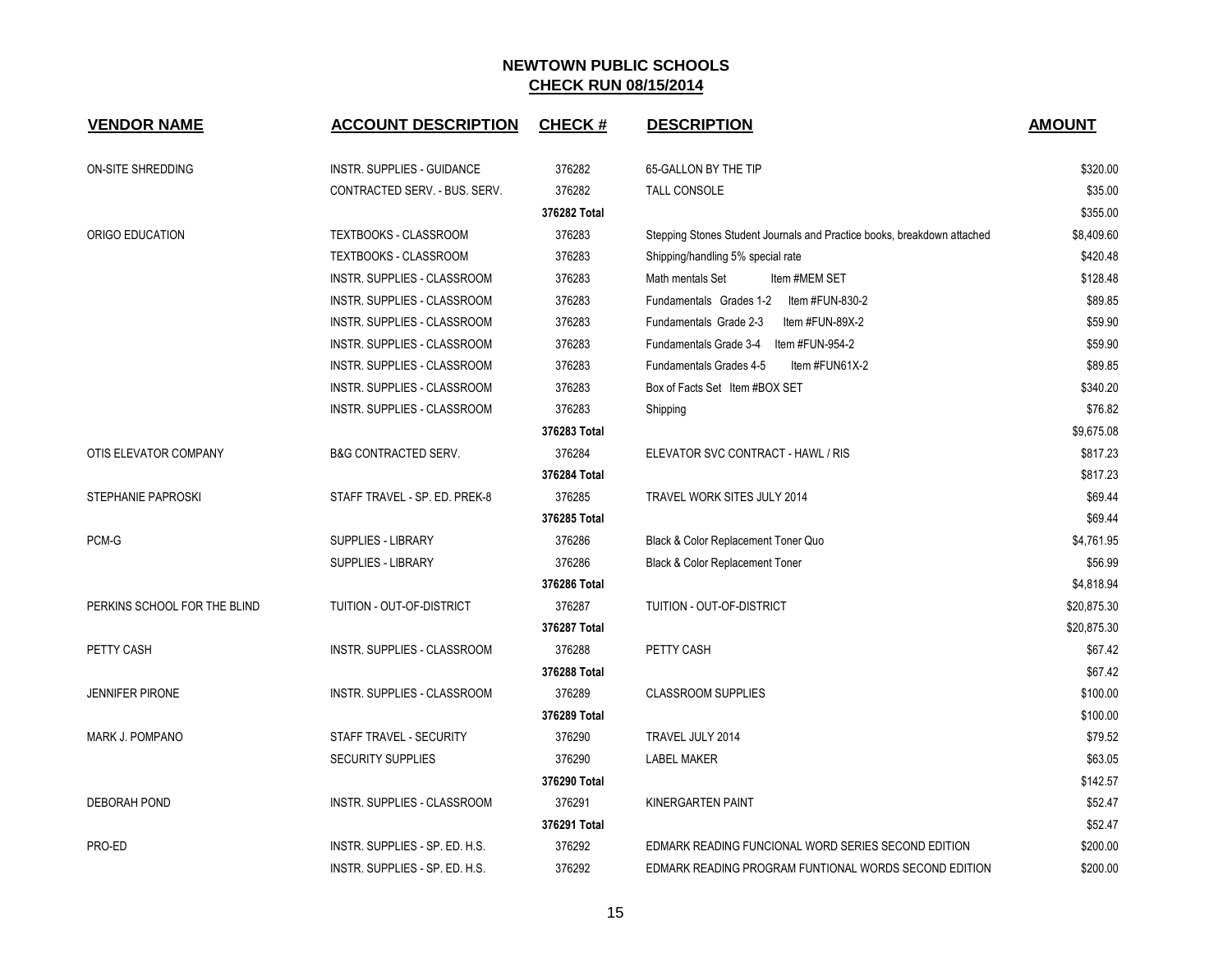| <b>VENDOR NAME</b>            | <b>ACCOUNT DESCRIPTION</b>         | <b>CHECK#</b> | <b>DESCRIPTION</b>                                                                  | <b>AMOUNT</b> |
|-------------------------------|------------------------------------|---------------|-------------------------------------------------------------------------------------|---------------|
| PRO-ED                        | INSTR. SUPPLIES - SP. ED. H.S.     | 376292        | <b>SHIPPING</b>                                                                     | \$40.00       |
|                               |                                    | 376292 Total  |                                                                                     | \$440.00      |
| QUILL CORPORATION             | INSTR. SUPPLIES - CLASSROOM        | 376293        | Assorted classroom supplies - see attached free shipping                            | \$1,636.40    |
|                               | INSTR. SUPPLIES - CLASSROOM        | 376293        | Assorted classroom supplies - see a                                                 | \$135.90      |
|                               | INSTR. SUPPLIES - CLASSROOM        | 376293        | Assorted classroom supplies - see a                                                 | \$18.96       |
|                               | OFF. SUPPLIES - ADMIN.             | 376293        | Business envelopes - quick strip                                                    | \$98.97       |
|                               | OFF. SUPPLIES - ADMIN.             | 376293        | Fast tab Hanging File Folders                                                       | \$65.15       |
|                               | OFF. SUPPLIES - ADMIN.             | 376293        | Avery 5395 White Name Tag Labels                                                    | \$91.95       |
|                               | OFF. SUPPLIES - ADMIN.             | 376293        | Wite out correction tape                                                            | \$21.96       |
|                               | INSTR. SUPPLIES - CLASSROOM        | 376293        | Classroom supplies - see attached Free shipped ng                                   | \$142.39      |
|                               | INSTR. SUPPLIES - CLASSROOM        | 376293        | Classroom supplies - see attached Free shipped ng                                   | \$149.50      |
|                               | INSTR. SUPPLIES - CLASSROOM        | 376293        | Classroom supplies - see attached Free shipped ng                                   | \$965.10      |
|                               | INSTR. SUPPLIES - CLASSROOM        | 376293        | Crayola Classic Washable Markers - Fine point.                                      | \$215.28      |
|                               |                                    | 376293 Total  |                                                                                     | \$3,541.56    |
| DONALD RAMSEY                 | INSTR. SUPPLIES - TECH. ED         | 376294        | TECH ED. SUPPLIES                                                                   | \$157.50      |
|                               |                                    | 376294 Total  |                                                                                     | \$157.50      |
| <b>REALLY GOOD STUFF INC.</b> | INSTR. SUPPLIES - CLASSROOM        | 376295        | Numbers from 1-120 Poster, Cat. #161319                                             | \$22.76       |
|                               | INSTR. SUPPLIES - CLASSROOM        | 376295        | Giant Magnetic Base Ten Set, Cat. #701272                                           | \$91.96       |
|                               | INSTR. SUPPLIES - CLASSROOM        | 376295        | Shipping and Handling                                                               | \$16.06       |
|                               | INSTR. SUPPLIES - CLASSROOM        | 376295        | Math/science supplies-see attached- borders, stars, word wall cards, math floor gan | \$200.00      |
|                               | INSTR. SUPPLIES - CLASSROOM        | 376295        | shipping/handling                                                                   | \$30.94       |
|                               | INSTR. SUPPLIES - CLASSROOM        | 376295        | Blue Book Bags Item #159283HAK                                                      | \$51.55       |
|                               | INSTR. SUPPLIES - CLASSROOM        | 376295        | Green Book Bags Item #159283HAK                                                     | \$51.55       |
|                               | INSTR. SUPPLIES - CLASSROOM        | 376295        | Red Book Bags Item #159283HAK                                                       | \$51.55       |
|                               | INSTR. SUPPLIES - CLASSROOM        | 376295        | Yellow Book Bags Item #159283HAK                                                    | \$51.55       |
|                               | <b>INSTR. SUPPLIES - CLASSROOM</b> | 376295        | Pink Book Bags Item #159283HAK                                                      | \$51.54       |
|                               | INSTR. SUPPLIES - CLASSROOM        | 376295        | Orange Book Bags Item #159283HAK                                                    | \$31.58       |
|                               | INSTR. SUPPLIES - CLASSROOM        | 376295        | Shipping                                                                            | \$47.50       |
|                               | OTHER SUPPLIES - STAFF DEVELOP.    | 376295        | Library Rack with pix and chapter book bins YELLOW                                  | \$182.37      |
|                               | INSTR. SUPPLIES - CLASSROOM        | 376295        | Primary Baskets (5 Pack) (10% off Code SUM14)                                       | \$53.93       |
|                               |                                    | 376295 Total  |                                                                                     | \$934.84      |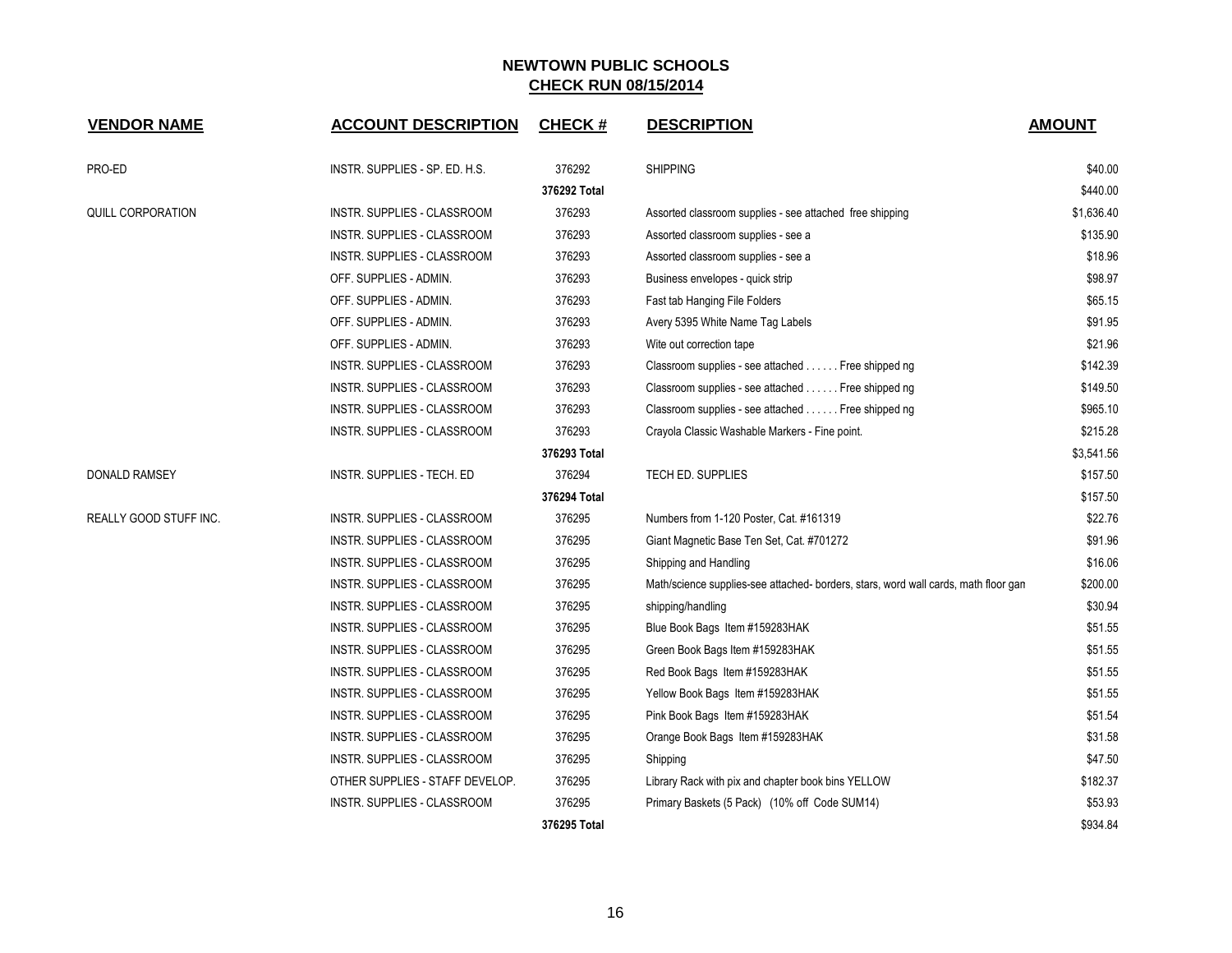| <b>VENDOR NAME</b>           | <b>ACCOUNT DESCRIPTION</b>           | <b>CHECK#</b> | <b>DESCRIPTION</b>                                             | <b>AMOUNT</b> |
|------------------------------|--------------------------------------|---------------|----------------------------------------------------------------|---------------|
| <b>RED THREAD SPACES LLC</b> | <b>B. &amp; G. IMPROVE - M.G.</b>    | 376296        | FACULTY LOUNGE FLOORING - MG (PER QUOTE)                       | \$2,802.50    |
|                              | B. & G. IMPROVE - M.G.               | 376296        | HALLWAYS CARPETING - MG (PER QUOTE)                            | \$19,912.50   |
|                              | <b>EMERGENCY REPAIRS - S.H.</b>      | 376296        | PRINCIPAL OFFICE CARPETING - SH                                | \$3,642.50    |
|                              |                                      | 376296 Total  |                                                                | \$26,357.50   |
| RICCIO LANDSCAPING LLC       | <b>B&amp;G CONTRACTED SERV.</b>      | 376297        | REMOVE / TRIM MULTIPLE TREES - NMS                             | \$6,752.50    |
|                              |                                      | 376297 Total  |                                                                | \$6,752.50    |
| ROURKE EDUCATIONAL MEDIA     | <b>SUPPLIES - LIBRARY</b>            | 376298        | 31 NON FIC books. Please see attached. NO SHIPPING.            | \$570.59      |
|                              |                                      | 376298 Total  |                                                                | \$570.59      |
| SAFETY-KLEEN SYSTEMS INC     | <b>EQUIP RENTAL - B&amp;G</b>        | 376299        | PARTS SOLVENT WASHER LEASE RENEWAL - MAINT SHOP                | \$272.29      |
|                              |                                      | 376299 Total  |                                                                | \$272.29      |
| <b>SCANTRON CORPORATION</b>  | INSTR. SUPPLIES - WORLD LANG.        | 376300        | 19641 ANSWER SHEET (B 500/PKG)                                 | \$128.25      |
|                              | <b>INSTR. SUPPLIES - WORLD LANG.</b> | 376300        | 19642 ANSWER SHEET E (500/PKG)                                 | \$124.00      |
|                              | INSTR. SUPPLIES - WORLD LANG.        | 376300        | <b>FREIGHT</b>                                                 | \$14.84       |
|                              | INSTR. SUPPLIES - SOC. STUDIES       | 376300        | PART NO 19641 ANSWER SHEET B (500 PKG)                         | \$85.50       |
|                              | INSTR. SUPPLIES - SOC. STUDIES       | 376300        | PART NO 72511 ANSWER SHEET 1 (500 PKG)                         | \$46.00       |
|                              | INSTR. SUPPLIES - SOC. STUDIES       | 376300        | <b>FREIGHT</b>                                                 | \$11.05       |
|                              |                                      | 376300 Total  |                                                                | \$409.64      |
| <b>SCHOLASTIC INC</b>        | INSTR. SUPPLIES - CLASSROOM          | 376301        | Grade One - Map Skills for Today                               | \$346.50      |
|                              |                                      | 376301 Total  |                                                                | \$346.50      |
| SCHOOL DATEBOOKS INC.        | PRINTING - ADMIN.                    | 376302        | <b>STUDENT AGENDAS</b>                                         | \$1,377.20    |
|                              |                                      | 376302 Total  |                                                                | \$1,377.20    |
| <b>SCHOOL SPECIALTY</b>      | INSTR. SUPPLIES - WORLD LANG.        | 376303        | ITEM 1481867 BOOK CRB/LPB COMBO 7 PERIOD 10 WK 8 1/2 X 11 EACH | \$11.16       |
|                              | INSTR. SUPPLIES - WORLD LANG.        | 376303        | ITEM 1473681 BOOK CLASS REC 9/10 WK 8 SUB                      | \$26.75       |
|                              | INSTR. SUPPLIES - WORLD LANG.        | 376303        | ITEM 1473706 BOOK LESSON PLN 6 SUBP 0403 6 P SCHOOL SMART      | \$1.64        |
|                              | INSTR. SUPPLIES - WORLD LANG.        | 376303        | ITEM 1468630 - CALENDAR ACADEMIC DESK PAD JULY 2014 - AUG 2015 | \$75.80       |
|                              | INSTR. SUPPLIES - CLASSROOM          | 376303        | classic Master Pack markers #9-1401840-030-grade 2             | \$96.44       |
|                              | <b>INSTR. SUPPLIES - CLASSROOM</b>   | 376303        | Mr Sketch unscented markers(for stock) #9-023303-030           | \$103.62      |
|                              | INSTR. SUPPLIES - CLASSROOM          | 376303        | XACTO Teacher Pro 9-1295561-030 (for office)                   | \$40.19       |
|                              | INSTR. SUPPLIES - CLASSROOM          | 376303        | Wite-Out #9-061458-030                                         | \$9.72        |
|                              | INSTR. SUPPLIES - CLASSROOM          | 376303        | Post it Cover up Tape # 9-801203-030                           | \$42.72       |
|                              | INSTR. SUPPLIES - CLASSROOM          | 376303        | Post it Cover Up Tape # 9-040734-030                           | \$29.88       |
|                              | INSTR. SUPPLIES - CLASSROOM          | 376303        | sets Expo Dry Erase Markers # 9-059460-030                     | \$98.64       |
|                              | INSTR. SUPPLIES - CLASSROOM          | 376303        | Book Rings 1.5 in #9-036978-030                                | \$13.26       |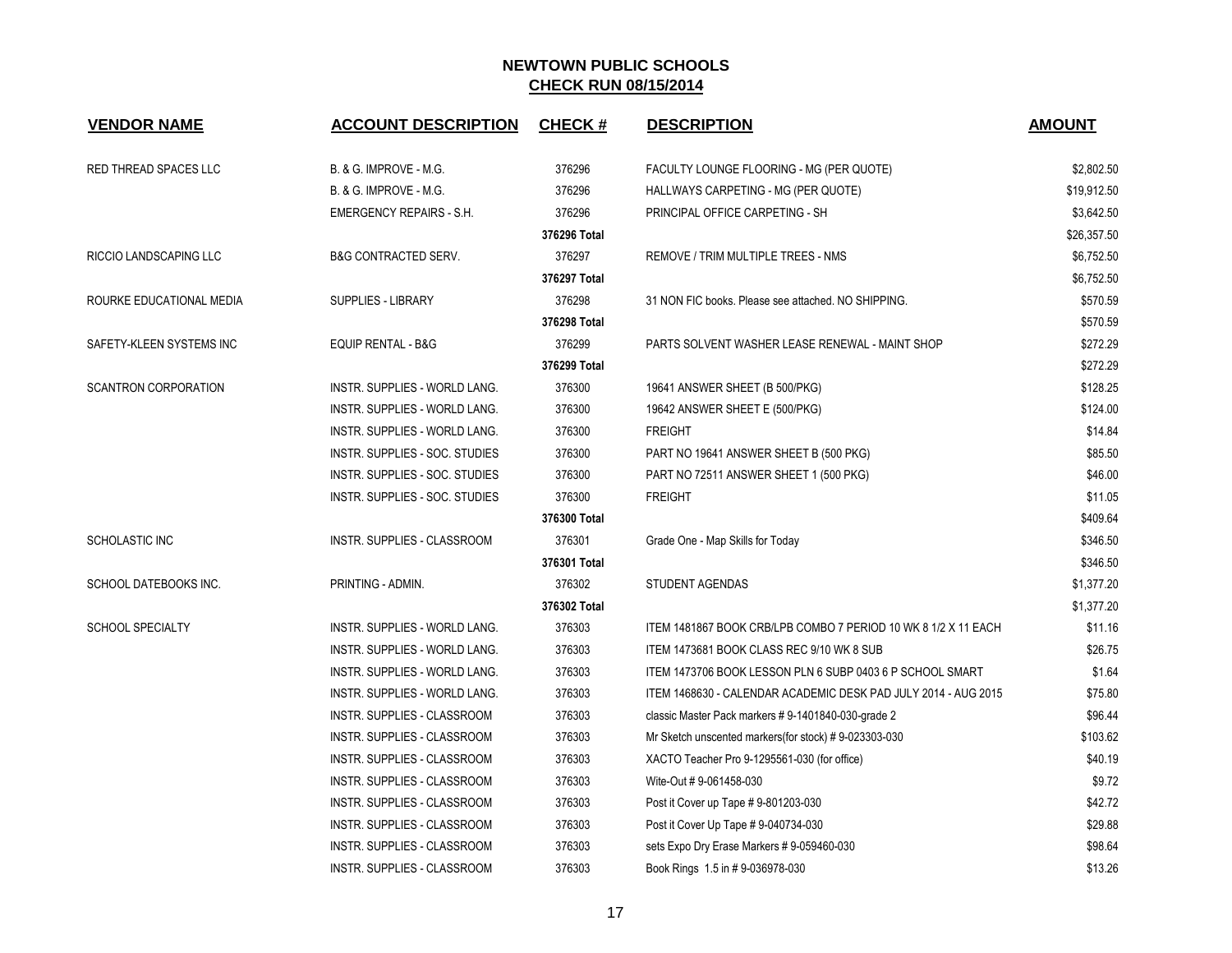| <b>VENDOR NAME</b>              | <b>ACCOUNT DESCRIPTION</b>       | <b>CHECK#</b> | <b>DESCRIPTION</b>                                                                  | <b>AMOUNT</b> |
|---------------------------------|----------------------------------|---------------|-------------------------------------------------------------------------------------|---------------|
| <b>SCHOOL SPECIALTY</b>         | INSTR. SUPPLIES - CLASSROOM      | 376303        | Book Rings 9-036981-030-no shipping                                                 | \$25.71       |
|                                 | INSTR. SUPPLIES - CLASSROOM      | 376303        | doz 9-076464-030 Ticonderoga Pencils, tri-write                                     | \$119.00      |
|                                 | INSTR. SUPPLIES - CLASSROOM      | 376303        | doz Ticonderoga Bgnr Pencils w/erasers #9-017673-030                                | \$36.64       |
|                                 | INSTR. SUPPLIES - CLASSROOM      | 376303        | doz BIC ultra stic, green #9-038406-030                                             | \$14.49       |
|                                 | INSTR. SUPPLIES - CLASSROOM      | 376303        | Expo Wht Bd Cleaner # 9-059634-030                                                  | \$20.28       |
|                                 | INSTR. SUPPLIES - CLASSROOM      | 376303        | Scotch Clear Box # 9-056307-030                                                     | \$7.50        |
|                                 | INSTR. SUPPLIES - CLASSROOM      | 376303        | Elmer s Glue 4 oz. # 9-1337116-030                                                  | \$85.44       |
|                                 | INSTR. SUPPLIES - CLASSROOM      | 376303        | Smart Staples #9-061059-030                                                         | \$6.30        |
|                                 | INSTR. SUPPLIES - CLASSROOM      | 376303        | Classroom Supplies: SEE ATTACHED: scissors, tape, erasers, labels, putty, glue      | \$503.88      |
|                                 | INSTR. SUPPLIES - CLASSROOM      | 376303        | Classroom Supplies: SEE ATTACHED: color pencils, erasers, pens, highlighters,       | \$897.69      |
|                                 | INSTR. SUPPLIES - CLASSROOM      | 376303        | Classroom Supplies: SEE ATTACHED: paper, labels, glue stix, name tags, crowns       | \$243.12      |
|                                 | INSTR. SUPPLIES - CLASSROOM      | 376303        | CLASSROOM SUPPLIES: SEE ATTACHED: labels, chart paper, paper, pens                  | \$133.60      |
|                                 | INSTR. SUPPLIES - CLASSROOM      | 376303        | Classroom supplies: SEE ATTACHED: post its, markers, dry erase, zip lock bags       | \$740.07      |
|                                 | INSTR. SUPPLIES - CLASSROOM      | 376303        | Math/Science supplies: see attached: rulers, scale, measuring kits, crayons, marker | \$429.08      |
|                                 | OFF. SUPPLIES - ADMIN.           | 376303        | Office supplies-SEE ATTACHED breakdown- post its, pencil sharpners                  | \$1,508.22    |
|                                 | OTHER SUPPLIES - STAFF DEVELOP.  | 376303        | Copernicus Reading/Writing Ctr with Tubs Item # 202691 PROMO CODE 081420            | \$311.47      |
|                                 | OTHER SUPPLIES - STAFF DEVELOP.  | 376303        | Double sided Combo Play Store/Puppet Theatre Item # 071727                          | \$139.98      |
|                                 |                                  | 376303 Total  |                                                                                     | \$5,772.29    |
| SHIFFLER EQUIPMENT SALES INC.   | OFF. SUPPLIES - ADMIN.           | 376304        | Shiffler Snap Cap for student chairs, CAR140, package of 100                        | \$92.30       |
|                                 | OFF. SUPPLIES - ADMIN.           | 376304        | Shipping/Handling                                                                   | \$15.09       |
|                                 |                                  | 376304 Total  |                                                                                     | \$107.39      |
| SIGN LANGUAGE LLC               | INSTR. SUPPLIES - CLASSROOM      | 376305        | SIGN FOR SECURITY DESK                                                              | \$110.00      |
|                                 |                                  | 376305 Total  |                                                                                     | \$110.00      |
| SOUTHBURY PRINTING CENTRE, INC. | OFF. SUPPLIES - ADMIN.           | 376306        | Self inking stamps per attached quote, #32635. Free shipping                        | \$28.50       |
|                                 | PRINTING - ADMIN.                | 376306        | Name plate and door plate for assistant principal per attached quote, #32647.       | \$201.78      |
|                                 | PRINTING - ADMIN.                | 376306        | Letter Head, Notecards, Business Cards                                              | \$180.00      |
|                                 | OFF. SUPPLIES - ADMIN.           | 376306        | Letter Head, Notecards, Business Cards                                              | \$33.58       |
|                                 | OFF. SUPPLIES - BUS. SERV.       | 376306        | REGULAR ENVELOPES #10NEWTOWN PUBLIC SCHOOLS                                         | \$141.23      |
|                                 | OFF. SUPPLIES - BUS. SERV.       | 376306        | 10000 TIME SHHETS SEE ATTACHED                                                      | \$1,819.69    |
|                                 | PRINTING - ADMIN.                | 376306        | Shout out cards for student recognition. 2000 total. No shipping charge.            | \$66.22       |
|                                 |                                  | 376306 Total  |                                                                                     | \$2,471.00    |
| SPATH BJORKLUND ASSOCIATES INC. | <b>PROF. SERV. - B. &amp; G.</b> | 376307        | QUARTERLY WATER MONITORING @ CHS FOR 2013-14 FISCAL YEAR.                           | \$1,557.00    |
|                                 |                                  | 376307 Total  |                                                                                     | \$1,557.00    |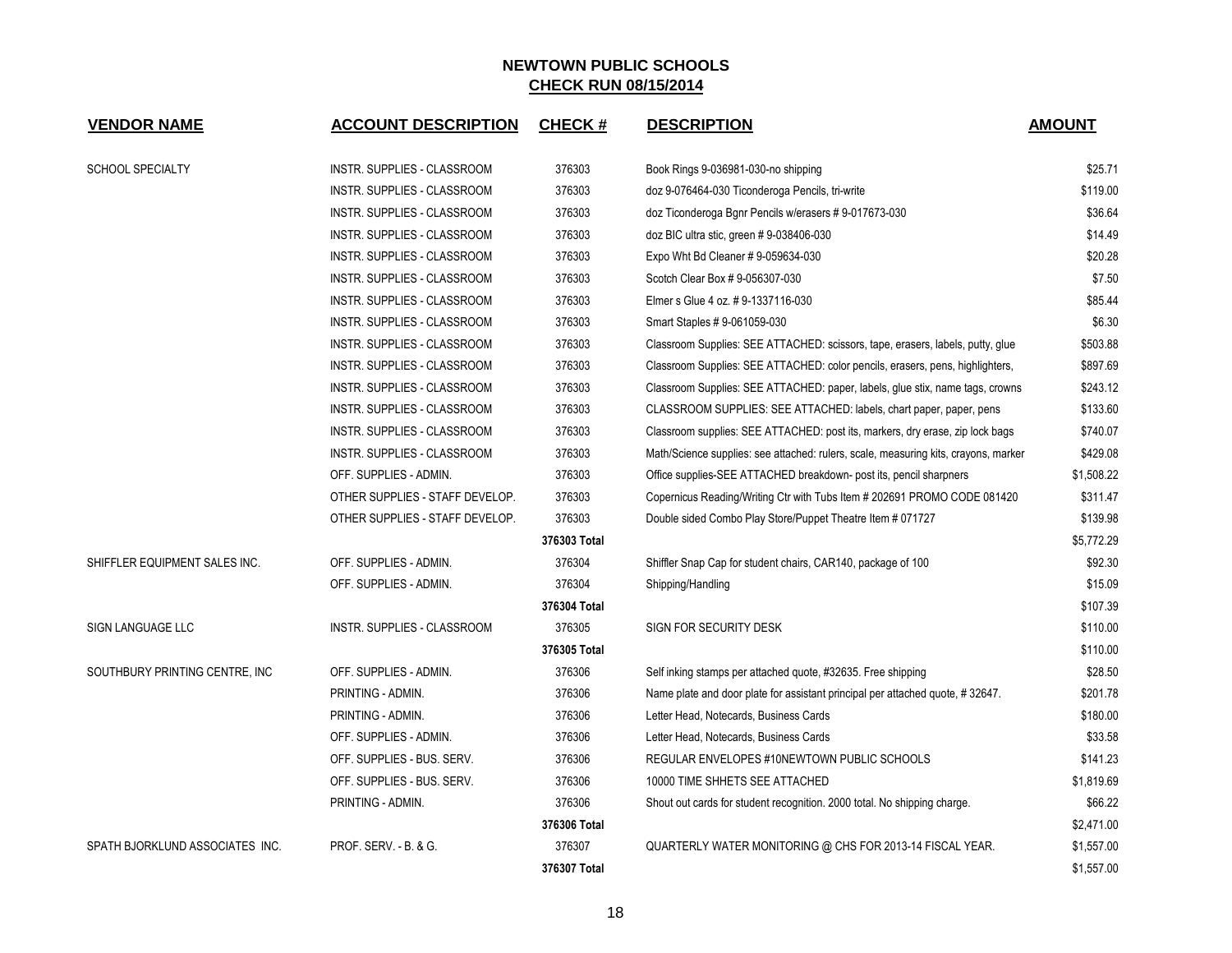| <b>VENDOR NAME</b>             | <b>ACCOUNT DESCRIPTION</b>    | <b>CHECK#</b> | <b>DESCRIPTION</b>                                                                | <b>AMOUNT</b> |
|--------------------------------|-------------------------------|---------------|-----------------------------------------------------------------------------------|---------------|
| STANDARD STATIONERY SUPPLY CO. | INSTR. SUPPLIES - CLASSROOM   | 376308        | Classroom supplies: see attached breakdown- highlighters, post it notes, sharpies | \$133.06      |
|                                | OFF. SUPPLIES - ADMIN.        | 376308        | ENERGIZER- AAA BATTERIES- PAIRDEER AL-AAA 4/PK                                    | \$25.92       |
|                                | OFF. SUPPLIES - ADMIN.        | 376308        | ENERGIZER- AA BATTERIES- PAIRDEER AL-AA 4/PK                                      | \$28.56       |
|                                | OFF. SUPPLIES - ADMIN.        | 376308        | ENERGIZER- C BATTERIES- PAIRDEER AL-C 4/PK                                        | \$92.64       |
|                                | OFF. SUPPLIES - ADMIN.        | 376308        | ENERGIZER- D BATTERIES- PAIRDEER AL-D 4/PK                                        | \$127.20      |
|                                | OFF. SUPPLIES - ADMIN.        | 376308        | ENERGIZER- 9 VLTS BATTERIES- PAIRDEER AL-9V 4/PK                                  | \$212.88      |
|                                | OFF. SUPPLIES - ADMIN.        | 376308        | THUMB TACKS - SOLID- HEAD 3/8 100 PER BOX                                         | \$1.70        |
|                                | OFF. SUPPLIES - ADMIN.        | 376308        | POST-IT PADS 3X3 YELLOW BEATONE 11030 DZ- CREC BID 57756                          | \$213.00      |
|                                |                               | 376308 Total  |                                                                                   | \$834.96      |
| STAPLES ADVANTAGE              | INSTR. SUPPLIES - INFO. TECH. | 376309        | Supplies for Tech, DVDs, Thumb drives etc.                                        | \$8.98        |
|                                |                               | 376309 Total  |                                                                                   | \$8.98        |
| STAPLES ADVANTAGE              | INSTR. SUPPLIES - CLASSROOM   | 376310        | Teacher chairs Item 934099, special pricing. FREE SHIPPING                        | \$299.95      |
|                                |                               | 376310 Total  |                                                                                   | \$299.95      |
| STAPLES ADVANTAGE              | INSTR. SUPPLIES - WORLD LANG. | 376311        | ITEM 619829 1/2 INCH AVERY BRIGHT-ORANGE 3 RING BINDER                            | \$5.79        |
|                                | INSTR. SUPPLIES - WORLD LANG. | 376311        | ITEM 619834 1/2 INCH AVERY BRIGHT-GREEN 3 RING BINDER                             | \$5.79        |
|                                | INSTR. SUPPLIES - WORLD LANG. | 376311        | ITEM 619831 1/2 INCH BLUE 3 RING BINDER                                           | \$5.39        |
|                                | INSTR. SUPPLIES - WORLD LANG. | 376311        | ITEM 817466 EXPO DRY ERASE MARKER, FIN POINT, RED, DOZEN                          | \$235.80      |
|                                | INSTR. SUPPLIES - WORLD LANG. | 376311        | ITEM 751226 POST-IT SUPER STICKY 3 X 3 POP UPS 10/PACK - CARA S                   | \$23.59       |
|                                | INSTR. SUPPLIES - WORLD LANG. | 376311        | ITEM 558253 POST IT STICKY 4X6 LINED-RULED CANARY 5 PADS/PK                       | \$65.95       |
|                                | INSTR. SUPPLIES - WORLD LANG. | 376311        | ITEM 368493 - STAPLES 3 HOLE PUNCH                                                | \$8.63        |
|                                | INSTR. SUPPLIES - WORLD LANG. | 376311        | ITEM 379737 - PILOT PRECISE V5 ROLLING BALL PENS, FINE POINT 5/PK                 | \$21.98       |
|                                | INSTR. SUPPLIES - WORLD LANG. | 376311        | ITEM 424575 PILOT G-2 RETRACTABLE GEL-INK PENS, BLUE, DOZEN                       | \$157.90      |
|                                | INSTR. SUPPLIES - WORLD LANG. | 376311        | ITEM 563639 ROSEART COLORED PENCILS/12/PK                                         | \$32.06       |
|                                | INSTR. SUPPLIES - WORLD LANG. | 376311        | ITEM 103481 STAPLES SMALL IDEAL BUTTERFLY CLAMPS                                  | \$17.45       |
|                                | INSTR. SUPPLIES - WORLD LANG. | 376311        | ITEM 831481 - STAPLES LARGE METAL BINDER CLIPS, BLACK-12/PACK                     | \$40.90       |
|                                | INSTR. SUPPLIES - WORLD LANG. | 376311        | ITEM 395200 - STAPLES MEDIUM METAL BINDER CLIPS BLACK 144/PACK                    | \$178.10      |
|                                | INSTR. SUPPLIES - WORLD LANG. | 376311        | ITEM 490887 STAPLES CARD STOCK 250/PK                                             | \$33.64       |
|                                | INSTR. SUPPLIES - WORLD LANG. | 376311        | ITEM 490947 STAPLES BLUE PASTEL PAPER 500/REAM                                    | \$56.94       |
|                                | INSTR. SUPPLIES - WORLD LANG. | 376311        | ITEM 678826 STAPLES LILAC PAPER 550/REAM                                          | \$18.98       |
|                                | INSTR. SUPPLIES - WORLD LANG. | 376311        | ITEM490944 STAPLES GOLDENROD COLOR PAPER 500/REAM                                 | \$56.94       |
|                                | INSTR. SUPPLIES - WORLD LANG. | 376311        | STAPLES PASTEL COLOR GREEN PASTEL PAPER 500/REAM                                  | \$56.94       |
|                                | INSTR. SUPPLIES - WORLD LANG. | 376311        | ITEM 224543 STAPLES COLORED FILE FOLDERS, GREEN 100/BOX                           | \$30.58       |
|                                | INSTR. SUPPLIES - WORLD LANG. | 376311        | ITEM 224527 STAPLES COLORED FILE FOLDERS, BLUE 100/BOX                            | \$30.58       |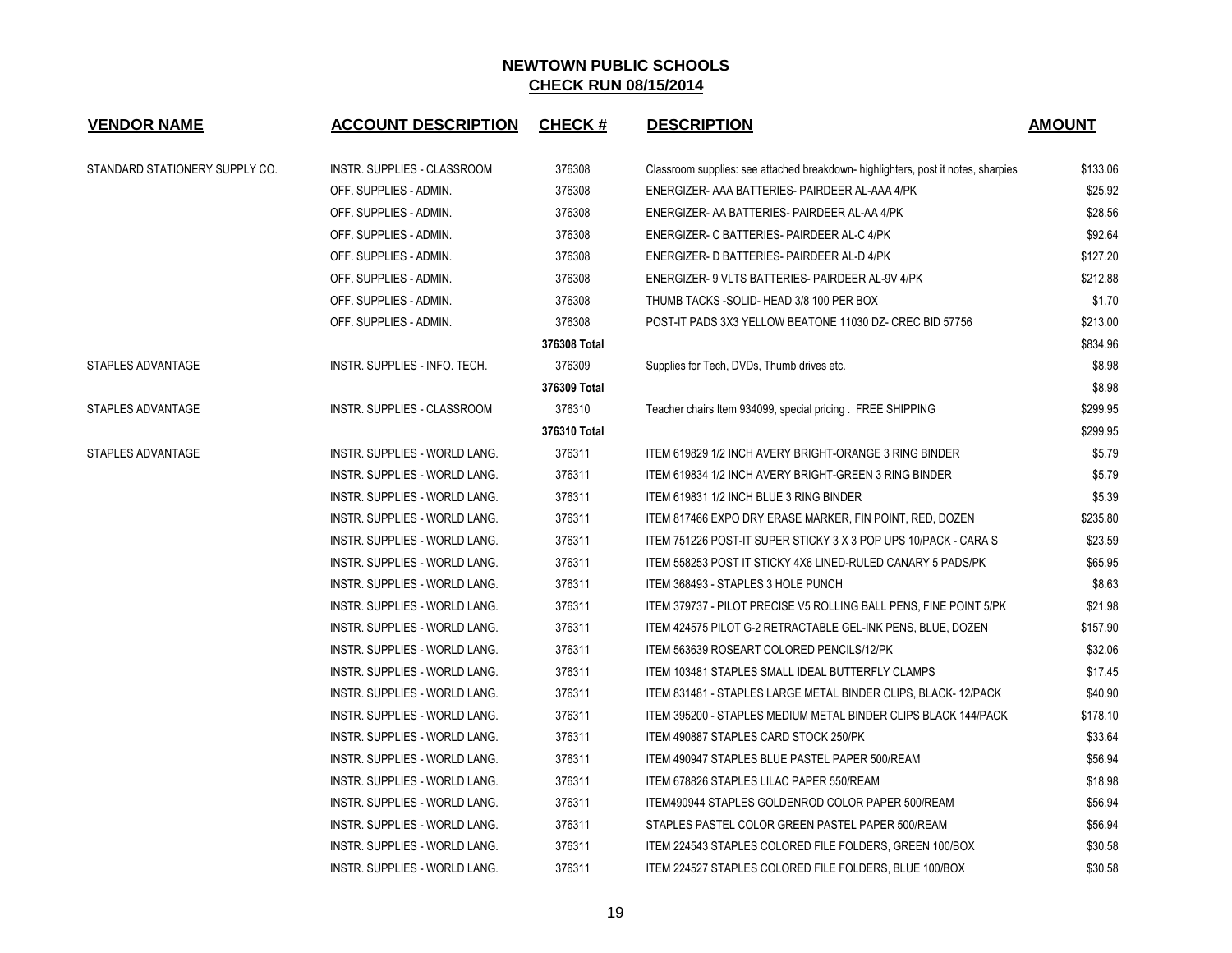| <b>VENDOR NAME</b>         | <b>ACCOUNT DESCRIPTION</b>       | <b>CHECK#</b> | <b>DESCRIPTION</b>                                               | <b>AMOUNT</b> |
|----------------------------|----------------------------------|---------------|------------------------------------------------------------------|---------------|
| STAPLES ADVANTAGE          | INSTR. SUPPLIES - WORLD LANG.    | 376311        | ITEM 224535 STAPLES COLORED FILE FOLDERS, YELLO 100/BOX          | \$30.58       |
|                            | INSTR. SUPPLIES - WORLD LANG.    | 376311        | ITEM 224519 STAPLES COLORED FILE FOLDERS 100/PK                  | \$33.02       |
|                            | INSTR. SUPPLIES - WORLD LANG.    | 376311        | ITEM500850 AVERY MARKS-A-LOT LARGE PERMANET MARKERS CHISEL       | \$21.50       |
|                            | INSTR. SUPPLIES - WORLD LANG.    | 376311        | ITEM 424576 PILOT RETRACTABLE PENS, FINE PT, RED DOZEN           | \$146.20      |
|                            | INSTR. SUPPLIES - WORLD LANG.    | 376311        | PILOT G-2 RETRACTABLE GEL INK, FINE PT, BLACK/DOZEN              | \$119.90      |
|                            | INSTR. SUPPLIES - WORLD LANG.    | 376311        | ITEM481054 STAPLES CORRECTION TAPE, 2/PACK                       | \$55.86       |
|                            | INSTR. SUPPLIES - WORLD LANG.    | 376311        | ITEM 507256 EXPO DRY ERASER MARKERS, FINE PT, BLACK 12/PACK      | \$107.90      |
|                            | INSTR. SUPPLIES - WORLD LANG.    | 376311        | ITEM 163865 STAPLES PERFORATED NOTEPADS 12/PACK                  | \$21.58       |
|                            | INSTR. SUPPLIES - WORLD LANG.    | 376311        | BIC CRISTAL BALLPOINT STICK PENS, MED. BLUE DOZEN                | \$3.79        |
|                            | INSTR. SUPPLIES - WORLD LANG.    | 376311        | ITEM PAP1803476 PAPER MATE INK JOY BALLPOINT PEN                 | \$75.80       |
|                            | INSTR. SUPPLIES - WORLD LANG.    | 376311        | ITEM124636 EXPO CHISEL TIP DRY-ERASE MARKERS, BLUE, DOZEN        | \$181.40      |
|                            | INSTR. SUPPLIES - WORLD LANG.    | 376311        | ITEM124586 EXPO CHISEL TIP DRY-ERASER MARKERS, RED, DOZEN        | \$72.56       |
|                            | INSTR. SUPPLIES - WORLD LANG.    | 376311        | ITEM 124511 EXPO CHISEL TIP DRY-ERASE MARKERS, BLACK, DOZEN      | \$329.80      |
|                            | INSTR. SUPPLIES - WORLD LANG.    | 376311        | ITEM506790 POST-IT SUPER STICKY 30 IN X 25 IN, EASEL PAD, WHITE  | \$799.95      |
|                            | INSTR. SUPPLIES - WORLD LANG.    | 376311        | ITEM 916405 STAPLES 5X8 LINE RULED PASTEL ASSOR COLOR INDEX CARI | \$172.90      |
|                            | INSTR. SUPPLIES - WORLD LANG.    | 376311        | ITEM 233601 STAPLES 3X5 WHITE LINED INDEX CARDS                  | \$75.40       |
|                            | INSTR. SUPPLIES - WORLD LANG.    | 376311        | ITEM 812069 SCOTCH 810 MAGIC TAPE REFILL ROLLS BONUS PACK        | \$60.34       |
|                            |                                  | 376311 Total  |                                                                  | \$3,392.41    |
| SUNGARD PUBLIC SECTOR INC. | PROF. SERV. - BUS. SERV          | 376312        | COMPUTER SERVICES & UPDATES 2014/15                              | \$1,055.81    |
|                            |                                  | 376312 Total  |                                                                  | \$1,055.81    |
| <b>TEACHER'S DISCOVERY</b> | INSTR. SUPPLIES - WORLD LANG.    | 376313        | 1P1162 SPANISH PHRASES POSTER                                    | \$3.99        |
|                            | INSTR. SUPPLIES - WORLD LANG.    | 376313        | 1N0125 SPANISH STICKERS (800 PK)                                 | \$19.95       |
|                            | INSTR. SUPPLIES - WORLD LANG.    | 376313        | <b>SHIPPING</b>                                                  | \$6.90        |
|                            |                                  | 376313 Total  |                                                                  | \$30.84       |
| THYSSENKRUPP ELEVATOR CORP | <b>B&amp;G CONTRACTED SERV.</b>  | 376314        | ELEVATOR SVC CONTRACT - CHALK HILL 2014-2015                     | \$180.68      |
|                            |                                  | 376314 Total  |                                                                  | \$180.68      |
| TOOLS4EVER                 | CONTRACTED SERV. - INFO. TECH.   | 376315        | Support for Google Connector 7/2014 - 7/26/2015                  | \$473.00      |
|                            | TECH. SOFTWARE - INFO. TECH.     | 376315        | Google Connector                                                 | \$1,575.00    |
|                            | TECH. SOFTWARE - INFO. TECH.     | 376315        | Consulting and training for Google                               | \$1,013.00    |
|                            |                                  | 376315 Total  |                                                                  | \$3,061.00    |
| <b>TORRCO</b>              | <b>B&amp;G SUPPLIES - MAINT.</b> | 376316        | 230 VOLT PUMP, COUPLINGS, UNIONS, ELBOWS - PLUMBING SUPPLIES     | (\$613.77)    |
|                            | <b>B&amp;G SUPPLIES - MAINT.</b> | 376316        | 230 VOLT PUMP, COUPLINGS, UNIONS, ELBOWS - PLUMBING SUPPLIES     | \$875.00      |
|                            | <b>B&amp;G SUPPLIES - MAINT.</b> | 376316        | 230 VOLT PUMP, COUPLINGS, UNIONS, ELBOWS - PLUMBING SUPPLIES     | \$320.59      |